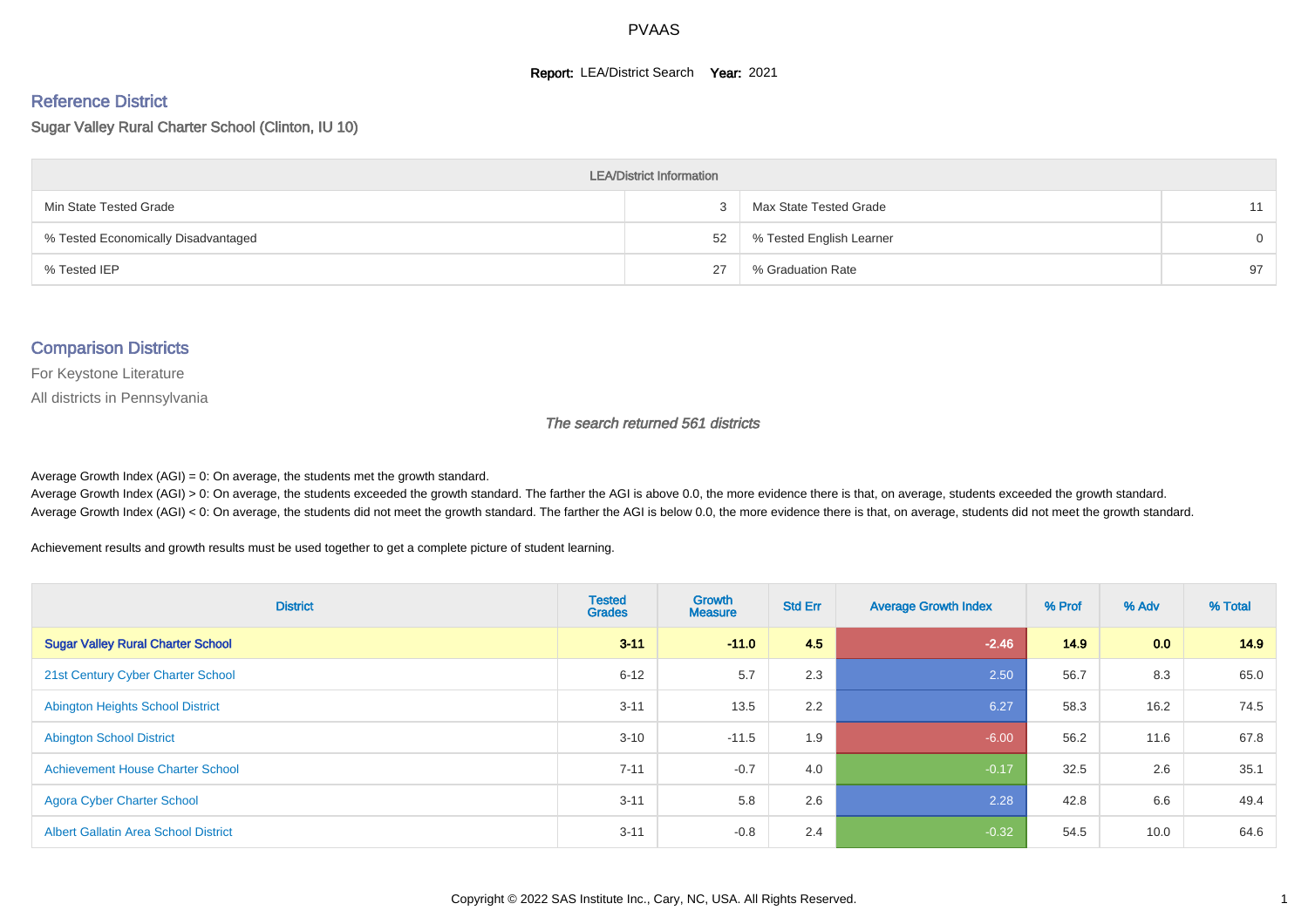| <b>District</b>                          | <b>Tested</b><br><b>Grades</b> | <b>Growth</b><br><b>Measure</b> | <b>Std Err</b> | <b>Average Growth Index</b> | % Prof | % Adv | % Total |
|------------------------------------------|--------------------------------|---------------------------------|----------------|-----------------------------|--------|-------|---------|
| <b>Sugar Valley Rural Charter School</b> | $3 - 11$                       | $-11.0$                         | 4.5            | $-2.46$                     | 14.9   | 0.0   | 14.9    |
| <b>Aliquippa School District</b>         | $3 - 11$                       | $-9.0$                          | 4.2            | $-2.14$                     | 11.0   | 0.0   | 11.0    |
| <b>Allegheny Valley School District</b>  | $3 - 11$                       | 8.5                             | 3.9            | 2.17                        | 53.1   | 12.2  | 65.3    |
| Allegheny-Clarion Valley School District | $3 - 10$                       | 7.8                             | 4.7            | 1.65                        | 53.3   | 3.3   | 56.7    |
| <b>Allentown City School District</b>    | $3 - 12$                       | 5.3                             | 1.4            | 3.88                        | 25.3   | 2.7   | 28.0    |
| <b>Altoona Area School District</b>      | $3 - 12$                       | 3.3                             | 1.6            | 1.99                        | 47.7   | 8.2   | 55.9    |
| Ambridge Area School District            | $3 - 12$                       | 9.1                             | 2.6            | 3.46                        | 50.4   | 10.7  | 61.1    |
| <b>Annville-Cleona School District</b>   | $3 - 12$                       | $-12.1$                         | 2.7            | $-4.46$                     | 34.9   | 7.8   | 42.6    |
| <b>Antietam School District</b>          | $3 - 10$                       | $-4.3$                          | 3.8            | $-1.13$                     | 36.4   | 5.4   | 41.8    |
| <b>Apollo-Ridge School District</b>      | $3 - 12$                       | $-4.7$                          | 3.7            | $-1.24$                     | 50.0   | 10.0  | 60.0    |
| <b>Armstrong School District</b>         | $3 - 11$                       | 2.6                             | 1.7            | 1.53                        | 51.5   | 6.1   | 57.6    |
| <b>Athens Area School District</b>       | $3 - 11$                       | 1.6                             | 2.5            | 0.64                        | 46.9   | 7.6   | 54.5    |
| <b>Austin Area School District</b>       | $3 - 11$                       | $-5.7$                          | 6.4            | $-0.90$                     | 33.3   | 5.6   | 38.9    |
| <b>Avella Area School District</b>       | $3 - 12$                       | $-0.3$                          | 4.7            | $-0.05$                     | 49.3   | 14.5  | 63.8    |
| <b>Avon Grove Charter School</b>         | $3 - 11$                       | 9.0                             | 2.9            | 3.13                        | 58.8   | 16.7  | 75.5    |
| <b>Avon Grove School District</b>        | $3 - 10$                       | 10.0                            | 1.6            | 6.26                        | 56.3   | 18.6  | 74.9    |
| <b>Avonworth School District</b>         | $3 - 10$                       | $-12.6$                         | 3.1            | $-4.01$                     | 59.8   | 4.6   | 64.4    |
| <b>Bald Eagle Area School District</b>   | $3 - 11$                       | $-2.1$                          | 2.7            | $-0.75$                     | 48.4   | 9.4   | 57.7    |
| <b>Baldwin-Whitehall School District</b> | $3 - 11$                       | 1.8                             | 1.9            | 0.94                        | 58.6   | 8.6   | 67.1    |
| <b>Bangor Area School District</b>       | $3 - 12$                       | $-0.9$                          | 2.0            | $-0.43$                     | 44.3   | 4.7   | 49.0    |
| <b>Beaver Area School District</b>       | $3 - 10$                       | 4.7                             | 2.4            | 1.94                        | 57.4   | 16.8  | 74.2    |
| <b>Bedford Area School District</b>      | $3 - 11$                       | 2.5                             | 2.6            | 0.93                        | 48.5   | 10.0  | 58.5    |
| <b>Belle Vernon Area School District</b> | $3 - 11$                       | 6.5                             | 2.6            | 2.44                        | 55.6   | 11.1  | 66.7    |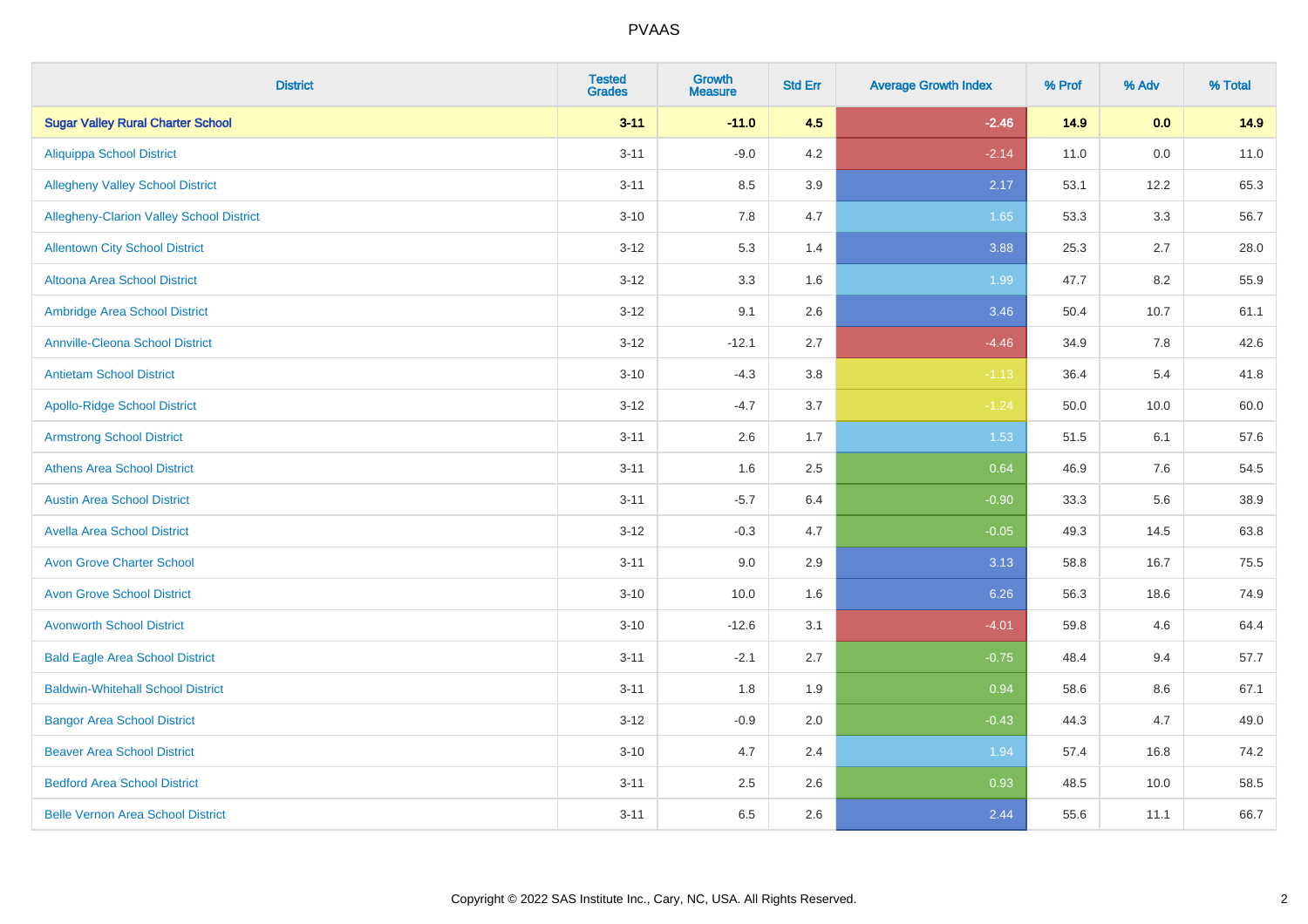| <b>District</b>                              | <b>Tested</b><br><b>Grades</b> | <b>Growth</b><br><b>Measure</b> | <b>Std Err</b> | <b>Average Growth Index</b> | % Prof | % Adv   | % Total |
|----------------------------------------------|--------------------------------|---------------------------------|----------------|-----------------------------|--------|---------|---------|
| <b>Sugar Valley Rural Charter School</b>     | $3 - 11$                       | $-11.0$                         | 4.5            | $-2.46$                     | 14.9   | 0.0     | 14.9    |
| <b>Bellefonte Area School District</b>       | $3 - 11$                       | $-0.4$                          | 2.2            | $-0.17$                     | 47.6   | 10.6    | 58.2    |
| <b>Bellwood-Antis School District</b>        | $3 - 10$                       | $-1.2$                          | 3.2            | $-0.39$                     | 55.1   | 10.1    | 65.2    |
| <b>Belmont Charter School</b>                | $3 - 10$                       | 16.0                            | 6.5            | 2.45                        | 64.3   | 0.0     | 64.3    |
| <b>Bensalem Township School District</b>     | $3 - 11$                       | 1.6                             | 1.6            | 0.98                        | 38.8   | 8.3     | 47.1    |
| <b>Benton Area School District</b>           | $3 - 10$                       | $-9.7$                          | 4.5            | $-2.18$                     | 43.2   | 5.4     | 48.6    |
| <b>Bentworth School District</b>             | $3 - 11$                       | 5.7                             | 3.2            | 1.75                        | 44.2   | 19.5    | 63.6    |
| <b>Berlin Brothersvalley School District</b> | $3 - 11$                       | 4.0                             | 4.2            | 0.96                        | 48.8   | 14.0    | 62.8    |
| <b>Bermudian Springs School District</b>     | $3 - 11$                       | $-5.5$                          | 2.9            | $-1.94$                     | 56.4   | 6.8     | 63.2    |
| <b>Berwick Area School District</b>          | $3 - 11$                       | $-9.3$                          | 2.6            | $-3.59$                     | 42.1   | 5.5     | 47.6    |
| <b>Bethel Park School District</b>           | $3 - 11$                       | 5.6                             | 1.8            | 3.18                        | 65.3   | 18.6    | 83.9    |
| <b>Bethlehem Area School District</b>        | $3 - 11$                       | 9.3                             | 1.1            | 8.15                        | 44.7   | 12.0    | 56.7    |
| <b>Bethlehem-Center School District</b>      | $3 - 10$                       | 8.1                             | 3.3            | 2.46                        | 35.1   | 1.4     | 36.5    |
| <b>Big Beaver Falls Area School District</b> | $3 - 11$                       | $-3.9$                          | 3.3            | $-1.18$                     | 34.1   | 3.5     | 37.6    |
| <b>Big Spring School District</b>            | $3 - 11$                       | $-9.8$                          | 2.4            | $-4.00$                     | 38.6   | 8.9     | 47.5    |
| <b>Blackhawk School District</b>             | $3 - 11$                       | 4.7                             | 2.3            | 2.01                        | 55.8   | $8.8\,$ | 64.6    |
| <b>Blacklick Valley School District</b>      | $3 - 11$                       | 8.0                             | 4.3            | 1.85                        | 34.1   | 0.0     | 34.1    |
| <b>Blairsville-Saltsburg School District</b> | $3 - 11$                       | $-8.0$                          | 3.0            | $-2.68$                     | 37.3   | 7.0     | 44.3    |
| <b>Bloomsburg Area School District</b>       | $3 - 10$                       | 0.7                             | 3.0            | 0.23                        | 55.9   | 11.8    | 67.6    |
| <b>Blue Mountain School District</b>         | $3 - 10$                       | $-5.8$                          | 2.3            | $-2.56$                     | 46.6   | 8.5     | 55.1    |
| <b>Blue Ridge School District</b>            | $3 - 11$                       | $-0.5$                          | 3.6            | $-0.12$                     | 44.6   | 3.1     | 47.7    |
| <b>Boyertown Area School District</b>        | $3 - 11$                       | $-4.7$                          | 1.5            | $-3.17$                     | 55.2   | 11.3    | 66.5    |
| <b>Bradford Area School District</b>         | $3 - 12$                       | $-9.3$                          | 2.4            | $-3.87$                     | 45.8   | 8.3     | 54.2    |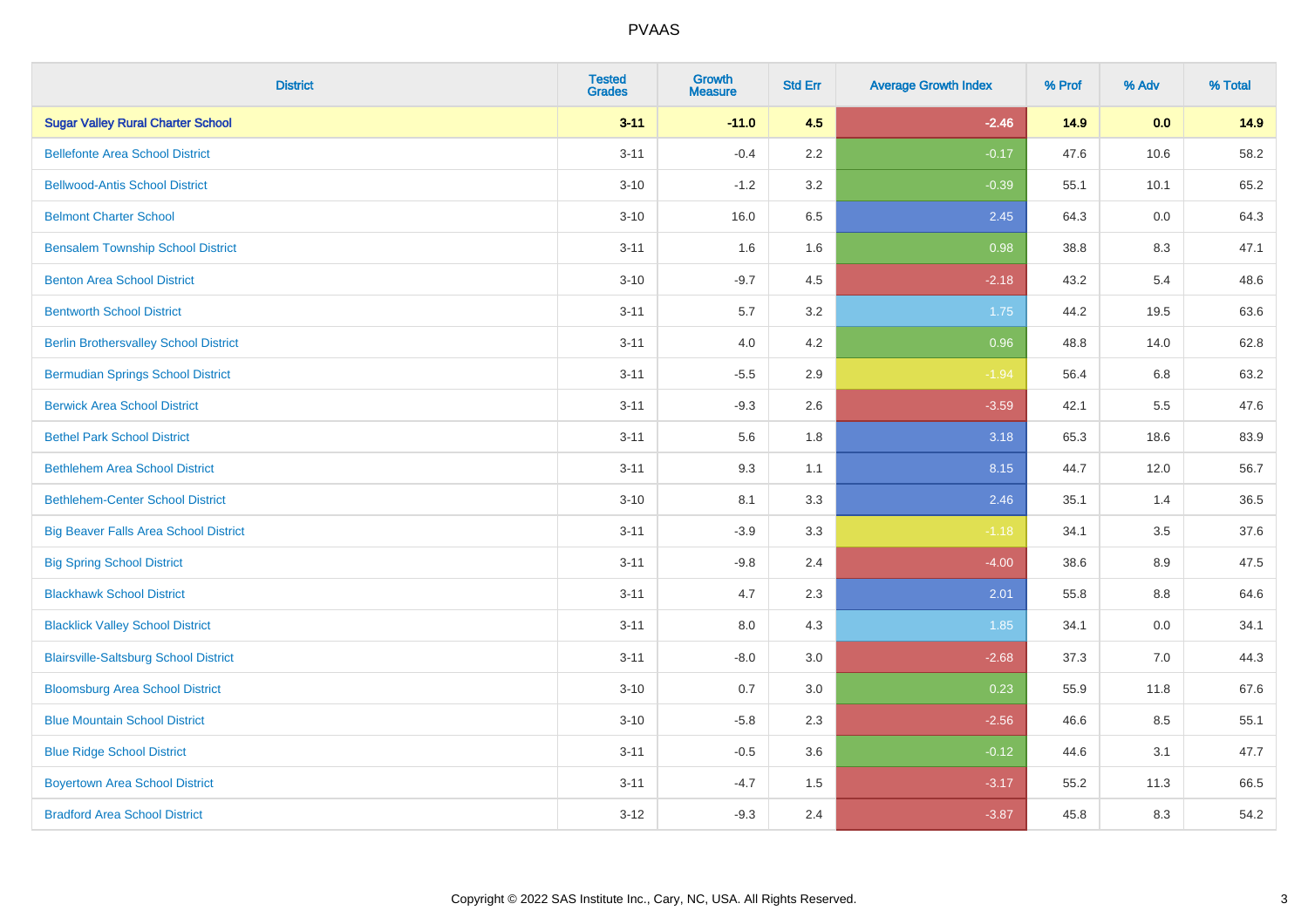| <b>District</b>                                 | <b>Tested</b><br><b>Grades</b> | <b>Growth</b><br><b>Measure</b> | <b>Std Err</b> | <b>Average Growth Index</b> | % Prof | % Adv   | % Total |
|-------------------------------------------------|--------------------------------|---------------------------------|----------------|-----------------------------|--------|---------|---------|
| <b>Sugar Valley Rural Charter School</b>        | $3 - 11$                       | $-11.0$                         | 4.5            | $-2.46$                     | 14.9   | 0.0     | 14.9    |
| <b>Brandywine Heights Area School District</b>  | $3 - 11$                       | $-4.9$                          | 2.7            | $-1.81$                     | 49.2   | 8.2     | 57.4    |
| <b>Brentwood Borough School District</b>        | $3 - 11$                       | $-5.3$                          | 3.0            | $-1.72$                     | 52.0   | 6.1     | 58.2    |
| <b>Bristol Borough School District</b>          | $3 - 12$                       | $-4.3$                          | 3.4            | $-1.27$                     | 39.7   | 1.3     | 41.0    |
| <b>Bristol Township School District</b>         | $3 - 11$                       | $-13.9$                         | 2.0            | $-7.05$                     | 31.0   | 3.7     | 34.7    |
| <b>Brockway Area School District</b>            | $3 - 11$                       | 0.6                             | 3.6            | 0.16                        | 49.2   | 7.7     | 56.9    |
| <b>Brookville Area School District</b>          | $3 - 11$                       | 6.9                             | 3.0            | 2.30                        | 55.2   | 15.6    | 70.8    |
| <b>Brownsville Area School District</b>         | $3 - 12$                       | $-7.2$                          | 3.9            | $-1.83$                     | 34.4   | 6.1     | 40.5    |
| <b>Bucks County Technical High School</b>       | $9 - 10$                       | $-12.0$                         | 2.5            | $-4.84$                     | 35.9   | 3.2     | 39.2    |
| <b>Burgettstown Area School District</b>        | $3 - 11$                       | $-2.1$                          | 3.4            | $-0.62$                     | 50.0   | 1.4     | 51.4    |
| <b>Burrell School District</b>                  | $3 - 11$                       | 4.5                             | 3.1            | 1.48                        | 58.5   | 13.8    | 72.3    |
| <b>Butler Area School District</b>              | $3 - 11$                       | $-6.5$                          | 1.5            | $-4.26$                     | 42.5   | 9.4     | 51.9    |
| California Area School District                 | $3 - 10$                       | $-7.3$                          | 3.6            | $-2.02$                     | 42.6   | 9.8     | 52.5    |
| <b>Cambria Heights School District</b>          | $3 - 10$                       | $-4.1$                          | 3.1            | $-1.32$                     | 51.0   | $6.0\,$ | 57.0    |
| <b>Camp Hill School District</b>                | $3 - 12$                       | 2.3                             | 3.0            | 0.78                        | 53.6   | 17.5    | 71.1    |
| Canon-Mcmillan School District                  | $3 - 11$                       | $-0.8$                          | 1.6            | $-0.50$                     | 58.7   | 15.9    | 74.6    |
| <b>Canton Area School District</b>              | $3 - 11$                       | $-5.5$                          | 3.2            | $-1.75$                     | 40.7   | 2.3     | 43.0    |
| Capital Area School for the Arts Charter School | $9 - 11$                       | 5.8                             | 4.1            | 1.39                        | 59.3   | 18.6    | 78.0    |
| <b>Carbon Career &amp; Technical Institute</b>  | $9 - 11$                       | $-5.7$                          | 3.6            | $-1.59$                     | 34.5   | 1.2     | 35.7    |
| <b>Carbondale Area School District</b>          | $3 - 10$                       | 7.4                             | 3.3            | 2.25                        | 56.6   | 2.6     | 59.2    |
| <b>Carlisle Area School District</b>            | $3 - 11$                       | $-5.3$                          | 1.9            | $-2.81$                     | 54.0   | 6.3     | 60.3    |
| <b>Carlynton School District</b>                | $3 - 11$                       | 7.3                             | 3.3            | 2.22                        | 41.0   | 10.5    | 51.6    |
| <b>Carmichaels Area School District</b>         | $3 - 10$                       | $-9.3$                          | 3.3            | $-2.81$                     | 35.1   | 1.4     | 36.5    |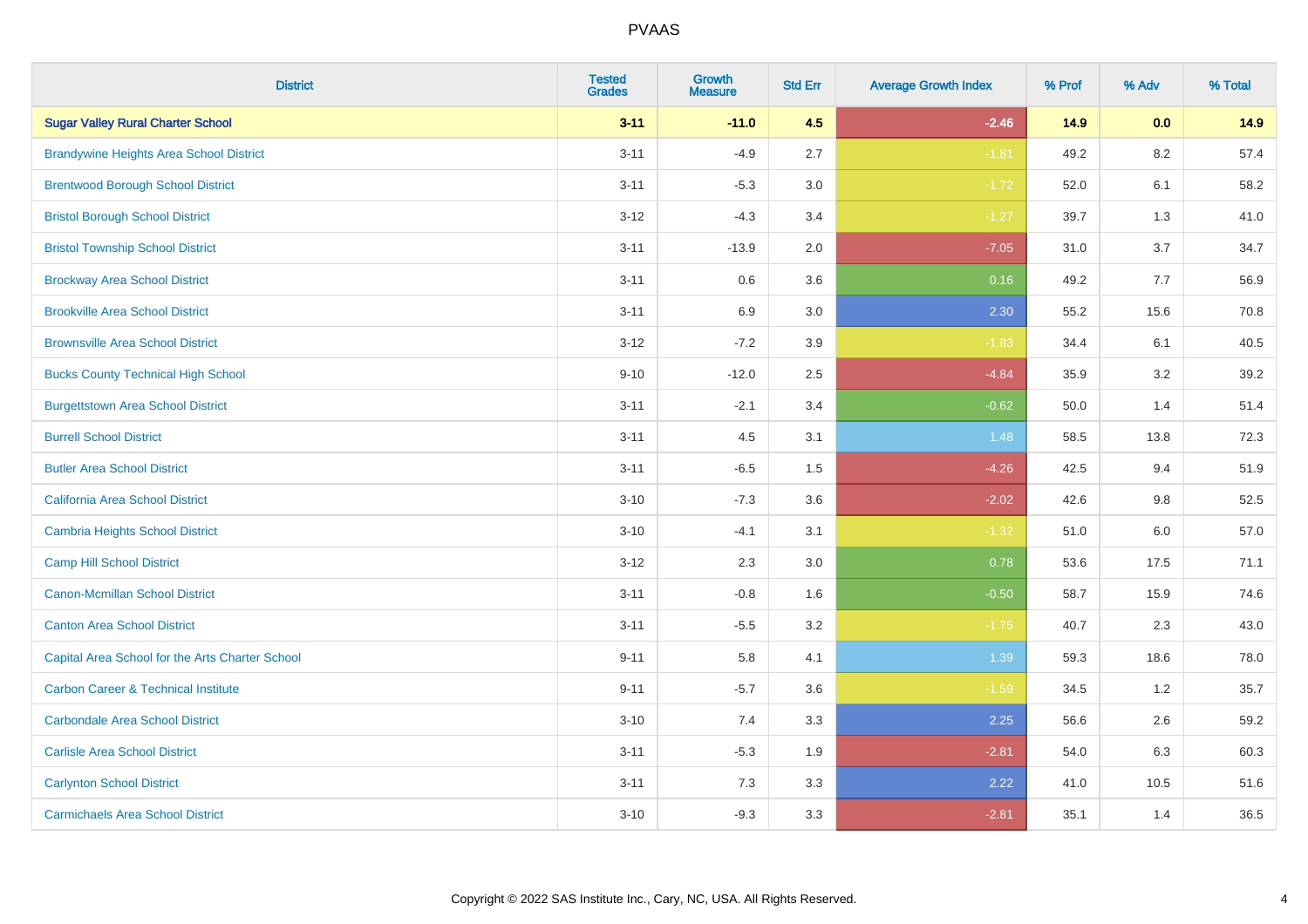| <b>District</b>                                         | <b>Tested</b><br><b>Grades</b> | <b>Growth</b><br><b>Measure</b> | <b>Std Err</b> | <b>Average Growth Index</b> | % Prof | % Adv | % Total |
|---------------------------------------------------------|--------------------------------|---------------------------------|----------------|-----------------------------|--------|-------|---------|
| <b>Sugar Valley Rural Charter School</b>                | $3 - 11$                       | $-11.0$                         | 4.5            | $-2.46$                     | 14.9   | 0.0   | 14.9    |
| Catasauqua Area School District                         | $3 - 12$                       | $-12.1$                         | 3.0            | $-4.00$                     | 36.8   | 7.6   | 44.3    |
| <b>Centennial School District</b>                       | $3 - 10$                       | 7.1                             | 1.7            | 4.29                        | 50.1   | 8.7   | 58.9    |
| Center For Student Learning Charter School At Pennsbury | $6 - 12$                       | $-2.9$                          | 6.1            | $-0.47$                     | 42.9   | 0.0   | 42.9    |
| <b>Central Bucks School District</b>                    | $3 - 11$                       | 1.6                             | 0.9            | 1.66                        | 63.0   | 16.8  | 79.8    |
| <b>Central Cambria School District</b>                  | $3 - 11$                       | 3.0                             | 2.5            | 1.17                        | 56.2   | 9.7   | 66.0    |
| <b>Central Columbia School District</b>                 | $3 - 12$                       | $-4.8$                          | 2.6            | $-1.86$                     | 53.7   | 14.8  | 68.5    |
| <b>Central Dauphin School District</b>                  | $3 - 11$                       | 4.4                             | 1.3            | 3.32                        | 53.3   | 7.4   | 60.7    |
| <b>Central Fulton School District</b>                   | $3 - 11$                       | $-0.5$                          | 3.5            | $-0.14$                     | 51.4   | 8.6   | 60.0    |
| <b>Central Greene School District</b>                   | $3 - 11$                       | $-1.6$                          | 2.8            | $-0.55$                     | 54.2   | 2.8   | 57.0    |
| <b>Central Valley School District</b>                   | $3 - 10$                       | 4.8                             | 2.4            | 1.98                        | 56.9   | 9.0   | 65.9    |
| <b>Central York School District</b>                     | $3 - 12$                       | 12.3                            | 1.7            | 7.20                        | 55.5   | 11.5  | 67.0    |
| <b>Chambersburg Area School District</b>                | $3 - 11$                       | $-9.5$                          | 1.3            | $-7.20$                     | 42.7   | 8.6   | 51.4    |
| <b>Charleroi School District</b>                        | $3 - 11$                       | $-2.6$                          | 3.0            | $-0.86$                     | 55.7   | 7.4   | 63.1    |
| <b>Chartiers Valley School District</b>                 | $3 - 11$                       | $-1.7$                          | 2.0            | $-0.81$                     | 54.7   | 8.4   | 63.1    |
| <b>Chartiers-Houston School District</b>                | $3 - 10$                       | $-8.6$                          | 3.5            | $-2.41$                     | 59.7   | 4.5   | 64.2    |
| <b>Cheltenham School District</b>                       | $3 - 11$                       | $-1.4$                          | 2.1            | $-0.67$                     | 46.1   | 10.0  | 56.1    |
| <b>Chester Charter Scholars Academy Charter School</b>  | $3 - 12$                       | 8.4                             | 4.1            | 2.03                        | 23.4   | 0.0   | 23.4    |
| <b>Chester-Upland School District</b>                   | $3 - 11$                       | $-0.3$                          | 2.7            | $-0.09$                     | 13.8   | 0.8   | 14.6    |
| <b>Chestnut Ridge School District</b>                   | $3 - 12$                       | $-3.4$                          | 2.9            | $-1.17$                     | 46.6   | 5.8   | 52.4    |
| <b>Chichester School District</b>                       | $3 - 11$                       | $-2.7$                          | 2.3            | $-1.17$                     | 44.6   | 6.6   | 51.2    |
| <b>City CHS</b>                                         | $10 - 11$                      | 13.6                            | 2.7            | 5.12                        | 45.8   | 3.0   | 48.8    |
| <b>Clairton City School District</b>                    | $3 - 11$                       | 3.5                             | 3.7            | 0.95                        | 13.4   | 0.0   | 13.4    |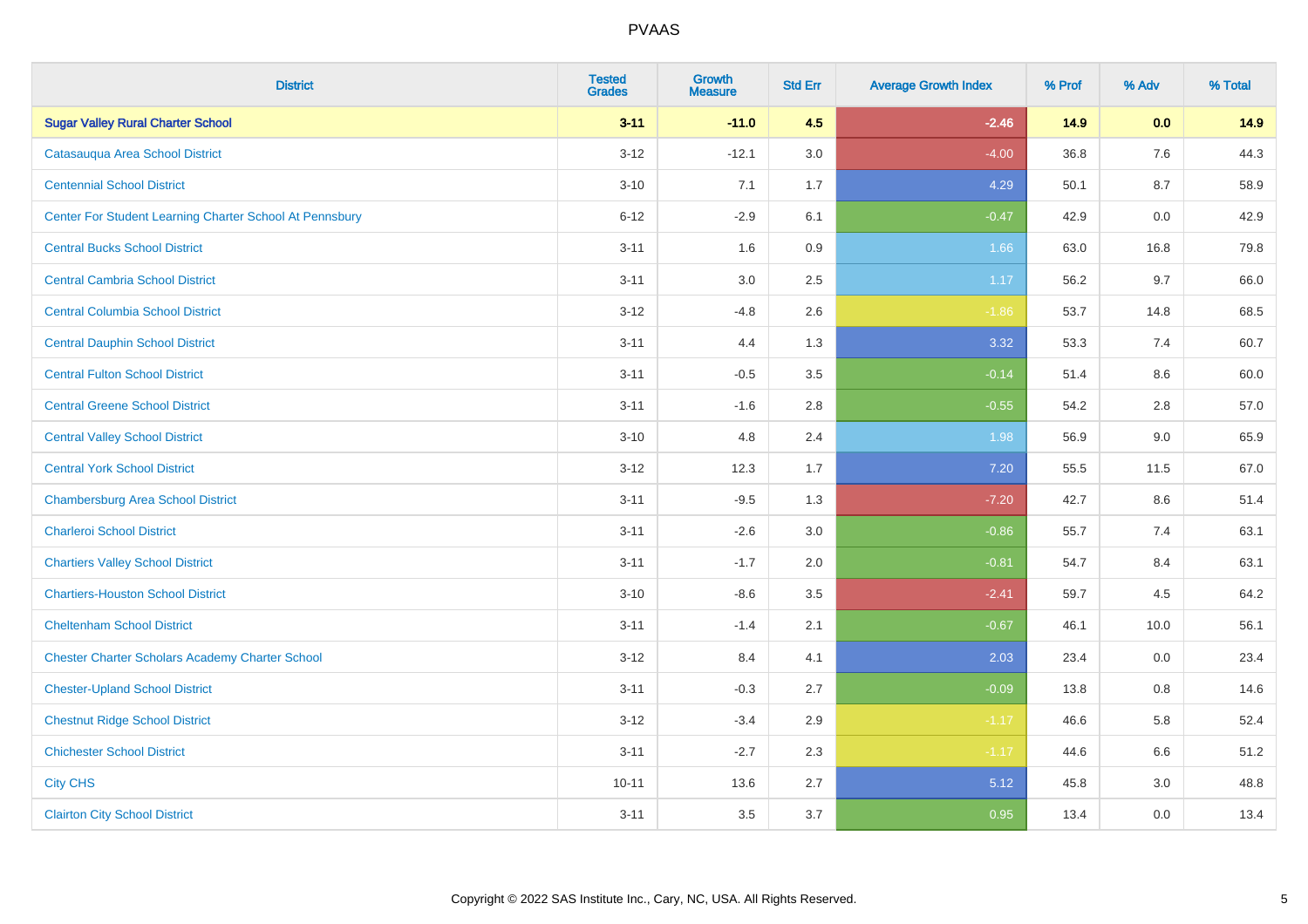| <b>District</b>                                    | <b>Tested</b><br><b>Grades</b> | <b>Growth</b><br><b>Measure</b> | <b>Std Err</b> | <b>Average Growth Index</b> | % Prof | % Adv | % Total |
|----------------------------------------------------|--------------------------------|---------------------------------|----------------|-----------------------------|--------|-------|---------|
| <b>Sugar Valley Rural Charter School</b>           | $3 - 11$                       | $-11.0$                         | 4.5            | $-2.46$                     | 14.9   | 0.0   | 14.9    |
| <b>Clarion Area School District</b>                | $3 - 11$                       | 10.3                            | 4.1            | 2.51                        | 45.4   | 14.6  | 60.0    |
| <b>Clarion-Limestone Area School District</b>      | $3 - 12$                       | $-2.5$                          | 4.1            | $-0.60$                     | 56.8   | 6.8   | 63.6    |
| <b>Claysburg-Kimmel School District</b>            | $3 - 11$                       | $-5.7$                          | 4.0            | $-1.42$                     | 42.9   | 8.2   | 51.0    |
| <b>Clearfield Area School District</b>             | $3 - 10$                       | $-9.4$                          | 2.6            | $-3.56$                     | 43.0   | 3.1   | 46.1    |
| <b>Coatesville Area School District</b>            | $3 - 11$                       | $-4.4$                          | 1.7            | $-2.62$                     | 36.3   | 4.2   | 40.5    |
| <b>Cocalico School District</b>                    | $3 - 11$                       | 10.6                            | 2.0            | 5.18                        | 50.8   | 14.1  | 64.8    |
| <b>Collegium Charter School</b>                    | $3 - 10$                       | 5.9                             | 2.5            | 2.33                        | 38.1   | 7.9   | 46.0    |
| <b>Colonial School District</b>                    | $3 - 11$                       | 14.0                            | 1.7            | 8.21                        | 60.2   | 19.6  | 79.8    |
| <b>Columbia Borough School District</b>            | $3 - 12$                       | $-3.1$                          | 3.5            | $-0.89$                     | 29.5   | 1.9   | 31.4    |
| <b>Columbia-Montour AVTS</b>                       | $9 - 10$                       | $-12.5$                         | 3.0            | $-4.16$                     | 22.3   | 0.6   | 22.9    |
| <b>Commodore Perry School District</b>             | $3 - 11$                       | 3.2                             | 5.5            | 0.58                        | 58.3   | 0.0   | 58.3    |
| <b>Commonwealth Charter Academy Charter School</b> | $3 - 10$                       | 9.1                             | 1.9            | 4.90                        | 47.2   | 9.1   | 56.3    |
| Community Academy Of Philadelphia Charter School   | $3 - 11$                       | 5.8                             | 2.7            | 2.12                        | 26.7   | 0.9   | 27.6    |
| Conemaugh Township Area School District            | $3-12$                         | $-3.7$                          | 3.4            | $-1.09$                     | 53.8   | 17.6  | 71.4    |
| <b>Conemaugh Valley School District</b>            | $3 - 12$                       | $-3.2$                          | 4.1            | $-0.78$                     | 48.2   | 5.6   | 53.7    |
| <b>Conestoga Valley School District</b>            | $3 - 11$                       | 8.7                             | 1.8            | 4.69                        | 60.3   | 13.5  | 73.8    |
| <b>Conewago Valley School District</b>             | $3 - 12$                       | $-0.9$                          | 2.0            | $-0.45$                     | 51.7   | 9.6   | 61.3    |
| <b>Conneaut School District</b>                    | $3-12$                         | $-7.5$                          | 2.6            | $-2.91$                     | 38.4   | 7.4   | 45.8    |
| <b>Connellsville Area School District</b>          | $3 - 11$                       | 6.1                             | 2.0            | 3.05                        | 45.4   | 7.8   | 53.2    |
| <b>Conrad Weiser Area School District</b>          | $3 - 11$                       | 3.6                             | 2.2            | 1.63                        | 52.1   | 2.1   | 54.2    |
| <b>Cornell School District</b>                     | $3 - 11$                       | $-1.6$                          | 5.0            | $-0.32$                     | 33.8   | 1.5   | 35.4    |
| <b>Cornwall-Lebanon School District</b>            | $3 - 11$                       | 8.3                             | 1.6            | 5.08                        | 47.2   | 8.4   | 55.6    |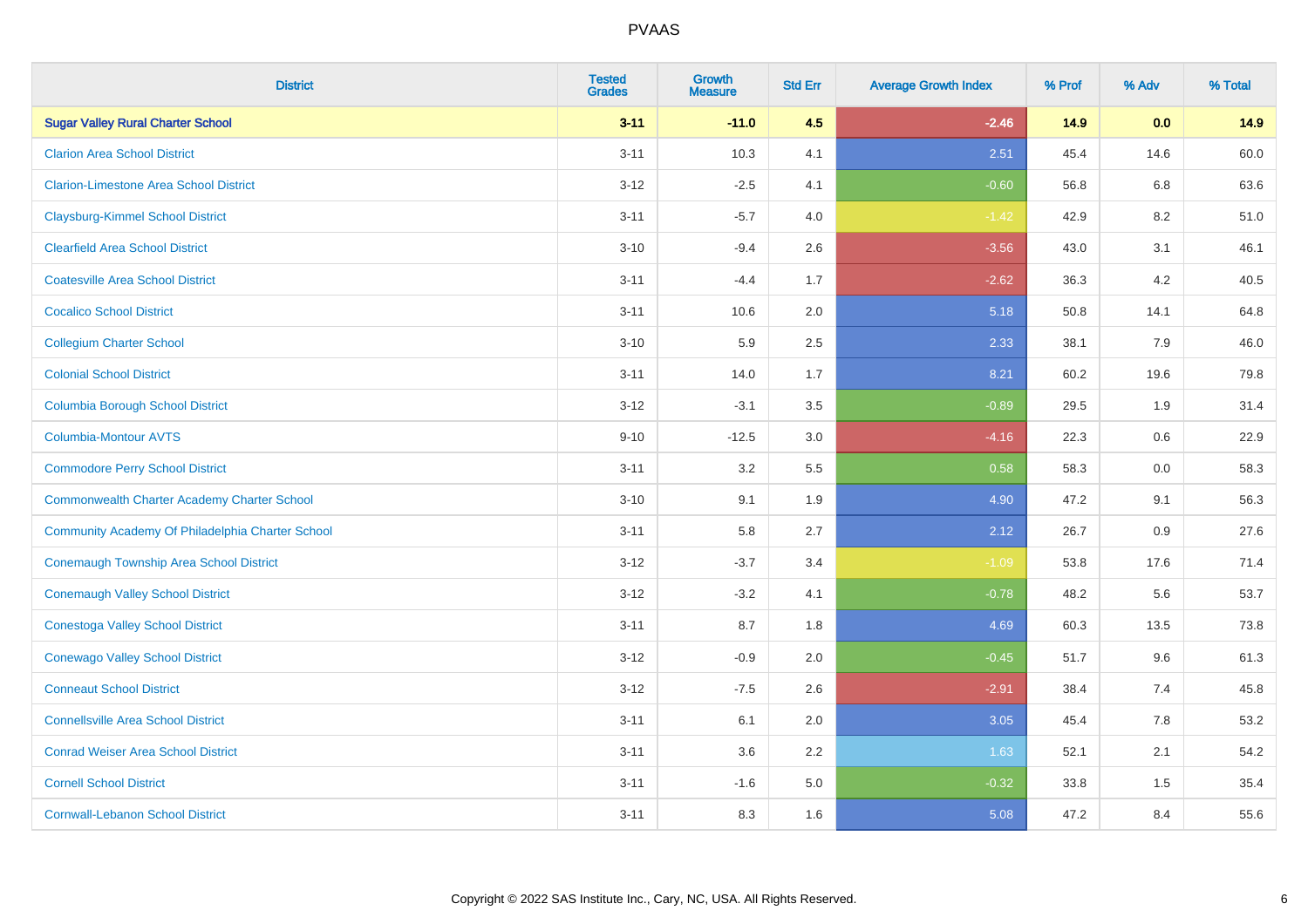| <b>District</b>                          | <b>Tested</b><br><b>Grades</b> | Growth<br><b>Measure</b> | <b>Std Err</b> | <b>Average Growth Index</b> | % Prof | % Adv   | % Total |
|------------------------------------------|--------------------------------|--------------------------|----------------|-----------------------------|--------|---------|---------|
| <b>Sugar Valley Rural Charter School</b> | $3 - 11$                       | $-11.0$                  | 4.5            | $-2.46$                     | 14.9   | 0.0     | 14.9    |
| <b>Corry Area School District</b>        | $3 - 11$                       | $-5.3$                   | 2.6            | $-2.03$                     | 38.5   | $6.0\,$ | 44.5    |
| <b>Coudersport Area School District</b>  | $3 - 11$                       | 7.7                      | 3.7            | 2.06                        | 55.7   | 8.2     | 63.9    |
| <b>Council Rock School District</b>      | $3 - 11$                       | 8.9                      | 1.2            | 7.65                        | 62.8   | 16.6    | 79.4    |
| <b>Cranberry Area School District</b>    | $3 - 12$                       | 9.2                      | 3.0            | 3.04                        | 47.5   | 10.2    | 57.6    |
| <b>Crawford Central School District</b>  | $3 - 11$                       | $-4.7$                   | 2.2            | $-2.15$                     | 40.6   | 10.5    | 51.1    |
| <b>Crestwood School District</b>         | $3 - 11$                       | $-0.4$                   | 2.4            | $-0.17$                     | 57.4   | 17.0    | 74.4    |
| <b>Cumberland Valley School District</b> | $3-12$                         | 18.5                     | 1.3            | 14.64                       | 60.7   | 23.4    | 84.1    |
| <b>Curwensville Area School District</b> | $3 - 11$                       | $-27.9$                  | 4.1            | $-6.72$                     | 42.5   | 4.1     | 46.6    |
| <b>Dallas School District</b>            | $3 - 11$                       | $-2.5$                   | 2.2            | $-1.12$                     | 54.9   | 7.6     | 62.4    |
| <b>Dallastown Area School District</b>   | $3 - 11$                       | 13.5                     | 1.5            | 8.84                        | 56.0   | 17.9    | 73.8    |
| <b>Daniel Boone Area School District</b> | $3 - 12$                       | 5.7                      | 2.0            | 2.88                        | 51.0   | 11.5    | 62.6    |
| <b>Danville Area School District</b>     | $3 - 11$                       | 0.4                      | 2.6            | 0.15                        | 57.4   | 18.4    | 75.7    |
| <b>Dauphin County Technical School</b>   | $9 - 11$                       | $-45.5$                  | 2.6            | $-17.72$                    | 14.4   | 2.5     | 16.9    |
| <b>Deer Lakes School District</b>        | $3 - 11$                       | 17.0                     | 2.7            | 6.32                        | 61.5   | 16.4    | 77.9    |
| <b>Delaware Valley School District</b>   | $3 - 11$                       | 12.6                     | 1.8            | 6.93                        | 55.2   | 16.2    | 71.4    |
| <b>Derry Area School District</b>        | $3 - 11$                       | 13.2                     | 2.8            | 4.69                        | 60.0   | 12.5    | 72.5    |
| <b>Derry Township School District</b>    | $3 - 10$                       | 12.8                     | 2.0            | 6.39                        | 54.8   | 25.8    | 80.6    |
| <b>Donegal School District</b>           | $3 - 12$                       | 3.1                      | 2.4            | 1.29                        | 60.6   | 9.1     | 69.7    |
| Dover Area School District               | $3 - 12$                       | $6.0\,$                  | 2.1            | 2.94                        | 52.2   | 6.0     | 58.2    |
| Downingtown Area School District         | $3 - 11$                       | 12.1                     | 1.1            | 10.67                       | 60.0   | 23.5    | 83.6    |
| Dr Robert Ketterer Charter School Inc    | $6 - 12$                       | 10.1                     | 5.0            | 2.04                        | 14.9   | 0.4     | 15.3    |
| <b>Dubois Area School District</b>       | $3 - 11$                       | $-6.2$                   | 2.0            | $-3.07$                     | 50.9   | 13.4    | 64.3    |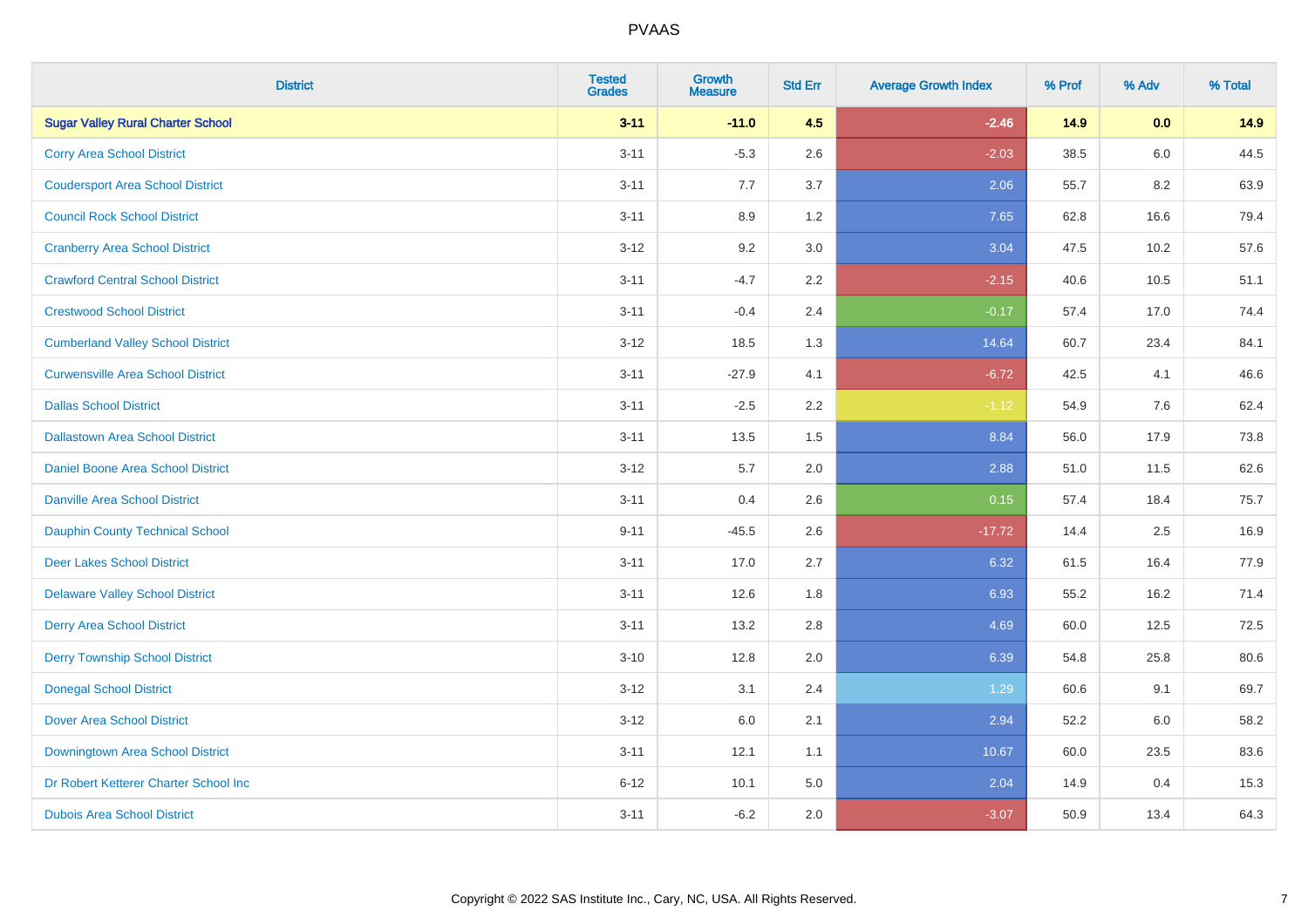| <b>District</b>                                   | <b>Tested</b><br><b>Grades</b> | <b>Growth</b><br><b>Measure</b> | <b>Std Err</b> | <b>Average Growth Index</b> | % Prof | % Adv | % Total |
|---------------------------------------------------|--------------------------------|---------------------------------|----------------|-----------------------------|--------|-------|---------|
| <b>Sugar Valley Rural Charter School</b>          | $3 - 11$                       | $-11.0$                         | 4.5            | $-2.46$                     | 14.9   | 0.0   | 14.9    |
| <b>Dunmore School District</b>                    | $3 - 11$                       | $-7.7$                          | 2.9            | $-2.62$                     | 34.0   | 7.2   | 41.2    |
| <b>East Allegheny School District</b>             | $3 - 11$                       | $-6.3$                          | 3.3            | $-1.87$                     | 31.9   | 9.7   | 41.7    |
| <b>East Lycoming School District</b>              | $3 - 11$                       | $-6.0$                          | 2.7            | $-2.24$                     | 48.3   | 4.2   | 52.5    |
| <b>East Penn School District</b>                  | $3 - 11$                       | 4.1                             | 1.3            | 3.27                        | 55.8   | 11.5  | 67.3    |
| <b>East Pennsboro Area School District</b>        | $3 - 11$                       | $-4.2$                          | 2.5            | $-1.71$                     | 60.8   | 8.5   | 69.3    |
| East Stroudsburg Area School District             | $3 - 11$                       | 0.1                             | 1.6            | 0.05                        | 45.8   | 7.8   | 53.6    |
| <b>Eastern Lancaster County School District</b>   | $3 - 12$                       | 4.5                             | 2.2            | 2.09                        | 46.3   | 11.4  | 57.6    |
| <b>Eastern Lebanon County School District</b>     | $3 - 11$                       | 8.6                             | 2.2            | 3.84                        | 48.8   | 11.4  | 60.3    |
| <b>Eastern York School District</b>               | $3 - 11$                       | 9.6                             | 2.6            | 3.71                        | 56.3   | 12.6  | 68.9    |
| <b>Easton Area School District</b>                | $3 - 12$                       | $-4.1$                          | 1.4            | $-2.91$                     | 39.9   | 4.0   | 43.9    |
| <b>Elizabeth Forward School District</b>          | $3 - 11$                       | $-8.4$                          | 2.4            | $-3.41$                     | 51.7   | 4.0   | 55.7    |
| <b>Elizabethtown Area School District</b>         | $3-12$                         | $-0.9$                          | 1.9            | $-0.47$                     | 50.0   | 11.2  | 61.2    |
| <b>Elk Lake School District</b>                   | $3 - 11$                       | $-4.0$                          | 3.3            | $-1.23$                     | 46.2   | 3.3   | 49.4    |
| <b>Ellwood City Area School District</b>          | $3 - 11$                       | $-4.2$                          | 3.2            | $-1.29$                     | 54.1   | 14.1  | 68.2    |
| <b>Ephrata Area School District</b>               | $3 - 11$                       | 5.6                             | 1.8            | 3.12                        | 54.7   | 9.5   | 64.2    |
| <b>Erie City School District</b>                  | $3-12$                         | $-14.5$                         | 1.6            | $-9.26$                     | 25.4   | 3.0   | 28.4    |
| Esperanza Academy Charter School                  | $4 - 11$                       | 4.0                             | 2.5            | 1.61                        | 32.4   | 0.7   | 33.1    |
| <b>Esperanza Cyber Charter School</b>             | $3 - 11$                       | 7.1                             | 6.1            | 1.16                        | 9.1    | 0.0   | 9.1     |
| <b>Everett Area School District</b>               | $3 - 11$                       | 5.0                             | 3.4            | 1.47                        | 60.5   | 1.3   | 61.8    |
| <b>Executive Education Academy Charter School</b> | $3 - 10$                       | $-6.5$                          | 3.1            | $-2.08$                     | 23.7   | 2.2   | 25.8    |
| <b>Exeter Township School District</b>            | $3 - 11$                       | $-10.4$                         | 1.9            | $-5.44$                     | 50.6   | 2.7   | 53.3    |
| <b>Fairfield Area School District</b>             | $3 - 11$                       | $-5.6$                          | 3.4            | $-1.66$                     | 57.9   | 4.0   | 61.8    |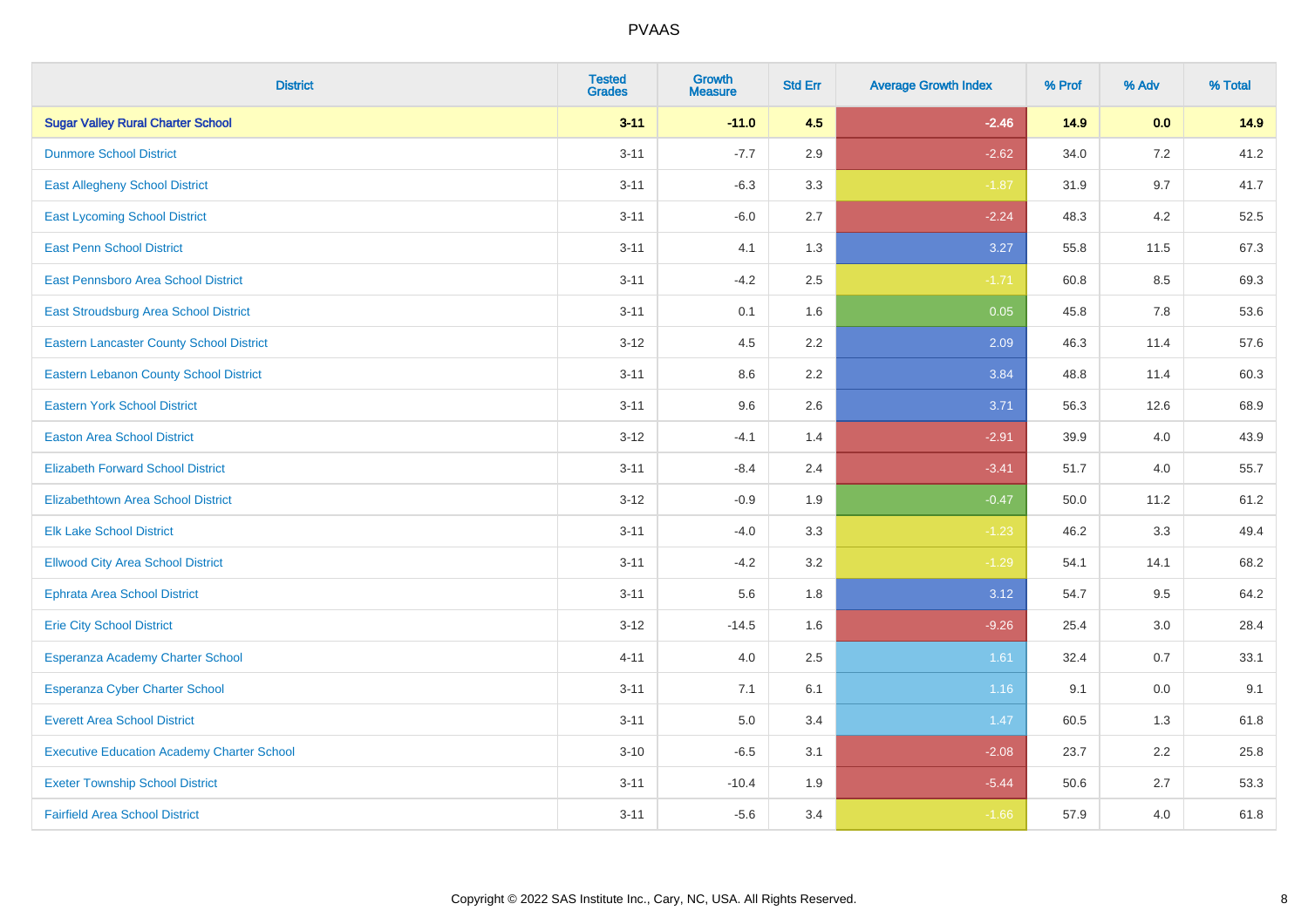| <b>District</b>                             | <b>Tested</b><br><b>Grades</b> | Growth<br><b>Measure</b> | <b>Std Err</b> | <b>Average Growth Index</b> | % Prof | % Adv   | % Total |
|---------------------------------------------|--------------------------------|--------------------------|----------------|-----------------------------|--------|---------|---------|
| <b>Sugar Valley Rural Charter School</b>    | $3 - 11$                       | $-11.0$                  | 4.5            | $-2.46$                     | 14.9   | 0.0     | 14.9    |
| <b>Fairview School District</b>             | $3 - 11$                       | 3.4                      | 2.6            | 1.32                        | 57.2   | 17.6    | 74.8    |
| <b>Fannett-Metal School District</b>        | $3 - 11$                       | $-3.4$                   | 5.1            | $-0.67$                     | 38.7   | 8.1     | 46.8    |
| <b>Farrell Area School District</b>         | $3 - 11$                       | $-10.4$                  | 4.3            | $-2.41$                     | 19.0   | $0.0\,$ | 19.0    |
| <b>Ferndale Area School District</b>        | $3 - 10$                       | $-5.8$                   | 4.3            | $-1.33$                     | 40.0   | 0.0     | 40.0    |
| <b>Fleetwood Area School District</b>       | $3 - 10$                       | 12.2                     | 2.2            | 5.68                        | 53.5   | 11.6    | 65.2    |
| <b>Forbes Road School District</b>          | $3 - 11$                       | 2.8                      | 5.1            | 0.56                        | 41.4   | 10.3    | 51.7    |
| <b>Forest Area School District</b>          | $3 - 11$                       | $-4.4$                   | 5.4            | $-0.81$                     | 36.2   | 2.1     | 38.3    |
| <b>Forest City Regional School District</b> | $3 - 12$                       | $-6.0$                   | 3.0            | $-1.96$                     | 44.1   | 0.0     | 44.1    |
| <b>Forest Hills School District</b>         | $3 - 11$                       | $-7.3$                   | 2.7            | $-2.74$                     | 41.1   | 13.7    | 54.8    |
| <b>Fort Cherry School District</b>          | $3 - 10$                       | $-5.9$                   | 3.8            | $-1.56$                     | 55.2   | 5.2     | 60.3    |
| <b>Fort Leboeuf School District</b>         | $3 - 11$                       | 11.7                     | 2.5            | 4.73                        | 48.5   | 21.1    | 69.6    |
| Fox Chapel Area School District             | $3 - 11$                       | 9.8                      | 1.8            | 5.36                        | 56.6   | 28.6    | 85.2    |
| <b>Franklin Area School District</b>        | $3 - 11$                       | 6.6                      | $2.8\,$        | 2.34                        | 48.2   | 4.5     | 52.7    |
| <b>Franklin Regional School District</b>    | $3 - 11$                       | 2.0                      | 1.9            | 1.02                        | 66.7   | 15.5    | 82.1    |
| <b>Frazier School District</b>              | $3 - 11$                       | $-17.2$                  | 3.7            | $-4.70$                     | 37.1   | 1.6     | 38.7    |
| <b>Freedom Area School District</b>         | $3 - 11$                       | $-7.1$                   | 3.0            | $-2.37$                     | 43.8   | $4.2\,$ | 47.9    |
| <b>Freeport Area School District</b>        | $3 - 10$                       | 9.7                      | 2.5            | 3.91                        | 57.5   | 17.8    | 75.3    |
| <b>Galeton Area School District</b>         | $3 - 11$                       | 2.2                      | 5.3            | 0.42                        | 41.3   | 4.4     | 45.6    |
| <b>Garnet Valley School District</b>        | $3 - 10$                       | 10.9                     | 1.7            | 6.53                        | 67.1   | 19.0    | 86.1    |
| <b>Gateway School District</b>              | $3 - 11$                       | 0.8                      | 2.2            | 0.38                        | 52.1   | 13.8    | 65.9    |
| <b>General Mclane School District</b>       | $3 - 11$                       | 3.1                      | 2.9            | 1.07                        | 62.3   | 4.9     | 67.2    |
| <b>Gettysburg Area School District</b>      | $3 - 11$                       | $-4.0$                   | 2.1            | $-1.89$                     | 45.3   | 14.0    | 59.3    |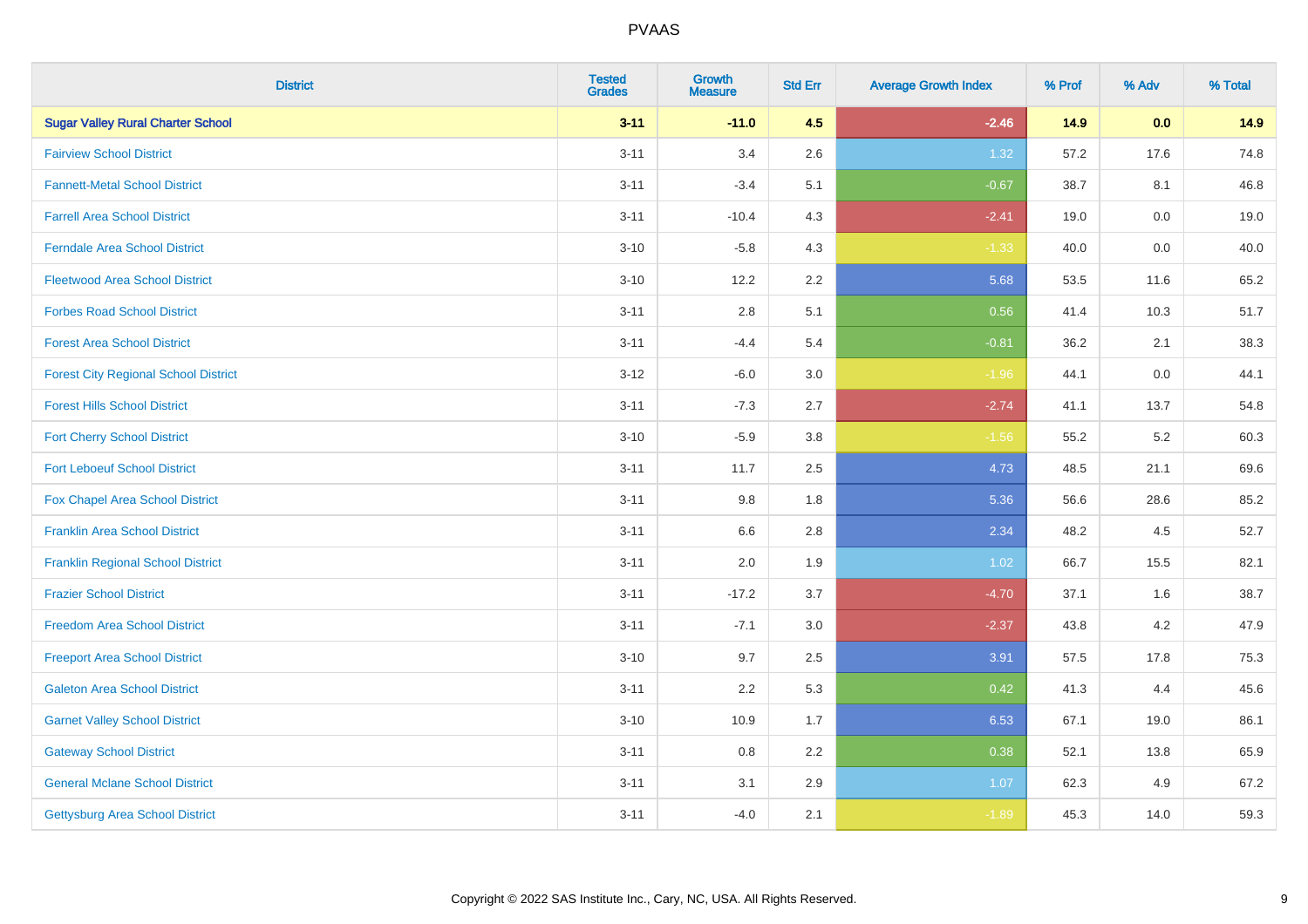| <b>District</b>                               | <b>Tested</b><br><b>Grades</b> | Growth<br><b>Measure</b> | <b>Std Err</b> | <b>Average Growth Index</b> | % Prof | % Adv   | % Total |
|-----------------------------------------------|--------------------------------|--------------------------|----------------|-----------------------------|--------|---------|---------|
| <b>Sugar Valley Rural Charter School</b>      | $3 - 11$                       | $-11.0$                  | 4.5            | $-2.46$                     | 14.9   | 0.0     | 14.9    |
| <b>Gillingham Charter School</b>              | $3 - 11$                       | $-4.4$                   | 5.6            | $-0.77$                     | 20.8   | 8.3     | 29.2    |
| <b>Girard School District</b>                 | $3 - 11$                       | $-0.6$                   | 2.7            | $-0.22$                     | 53.9   | 15.6    | 69.6    |
| <b>Glendale School District</b>               | $3 - 10$                       | $-0.9$                   | 3.7            | $-0.24$                     | 50.0   | 5.4     | 55.4    |
| <b>Governor Mifflin School District</b>       | $3 - 11$                       | 4.1                      | 1.8            | 2.33                        | 42.5   | 7.2     | 49.7    |
| <b>Great Valley School District</b>           | $3 - 11$                       | 15.0                     | 1.9            | 7.98                        | 50.0   | 35.0    | 85.0    |
| <b>Greater Johnstown School District</b>      | $3 - 11$                       | $-3.1$                   | 2.6            | $-1.19$                     | 26.1   | $0.0\,$ | 26.1    |
| <b>Greater Latrobe School District</b>        | $3 - 11$                       | 0.6                      | 1.9            | 0.31                        | 55.5   | 14.1    | 69.5    |
| <b>Greater Nanticoke Area School District</b> | $3 - 12$                       | 11.2                     | 2.8            | 4.01                        | 38.0   | 12.4    | 50.4    |
| <b>Greencastle-Antrim School District</b>     | $3 - 11$                       | $-3.0$                   | 2.2            | $-1.36$                     | 62.4   | 9.9     | 72.3    |
| <b>Greensburg Salem School District</b>       | $3 - 11$                       | $-4.4$                   | 2.4            | $-1.88$                     | 47.6   | 4.9     | 52.4    |
| <b>Greenville Area School District</b>        | $3 - 11$                       | 0.7                      | 2.9            | 0.26                        | 53.4   | 6.9     | 60.3    |
| <b>Greenwood School District</b>              | $3 - 11$                       | 15.9                     | 3.9            | 4.11                        | 50.0   | 25.0    | 75.0    |
| <b>Grove City Area School District</b>        | $3-12$                         | 5.1                      | 2.4            | 2.09                        | 36.4   | 16.5    | 52.8    |
| <b>Halifax Area School District</b>           | $3 - 11$                       | 4.7                      | 3.9            | 1.22                        | 61.5   | 9.6     | 71.2    |
| <b>Hamburg Area School District</b>           | $3 - 11$                       | 8.9                      | 2.5            | 3.63                        | 43.5   | 8.2     | 51.7    |
| <b>Hampton Township School District</b>       | $3 - 11$                       | 5.1                      | 2.2            | 2.35                        | 54.0   | 28.2    | 82.2    |
| <b>Hanover Area School District</b>           | $3 - 11$                       | 2.2                      | 4.6            | 0.48                        | 42.9   | 5.7     | 48.6    |
| <b>Hanover Public School District</b>         | $3 - 11$                       | 5.2                      | 2.8            | 1.83                        | 52.2   | 14.4    | 66.7    |
| <b>Harbor Creek School District</b>           | $3 - 11$                       | $-7.1$                   | 2.7            | $-2.67$                     | 48.8   | 15.2    | 64.0    |
| Harmony Area School District                  | $3 - 10$                       | 4.5                      | 6.3            | 0.72                        | 33.3   | 13.3    | 46.7    |
| <b>Harrisburg City School District</b>        | $3 - 11$                       | $-0.4$                   | 2.1            | $-0.19$                     | 15.1   | 0.4     | 15.5    |
| Hatboro-Horsham School District               | $3 - 11$                       | $-12.8$                  | 1.7            | $-7.47$                     | 45.6   | 7.2     | 52.8    |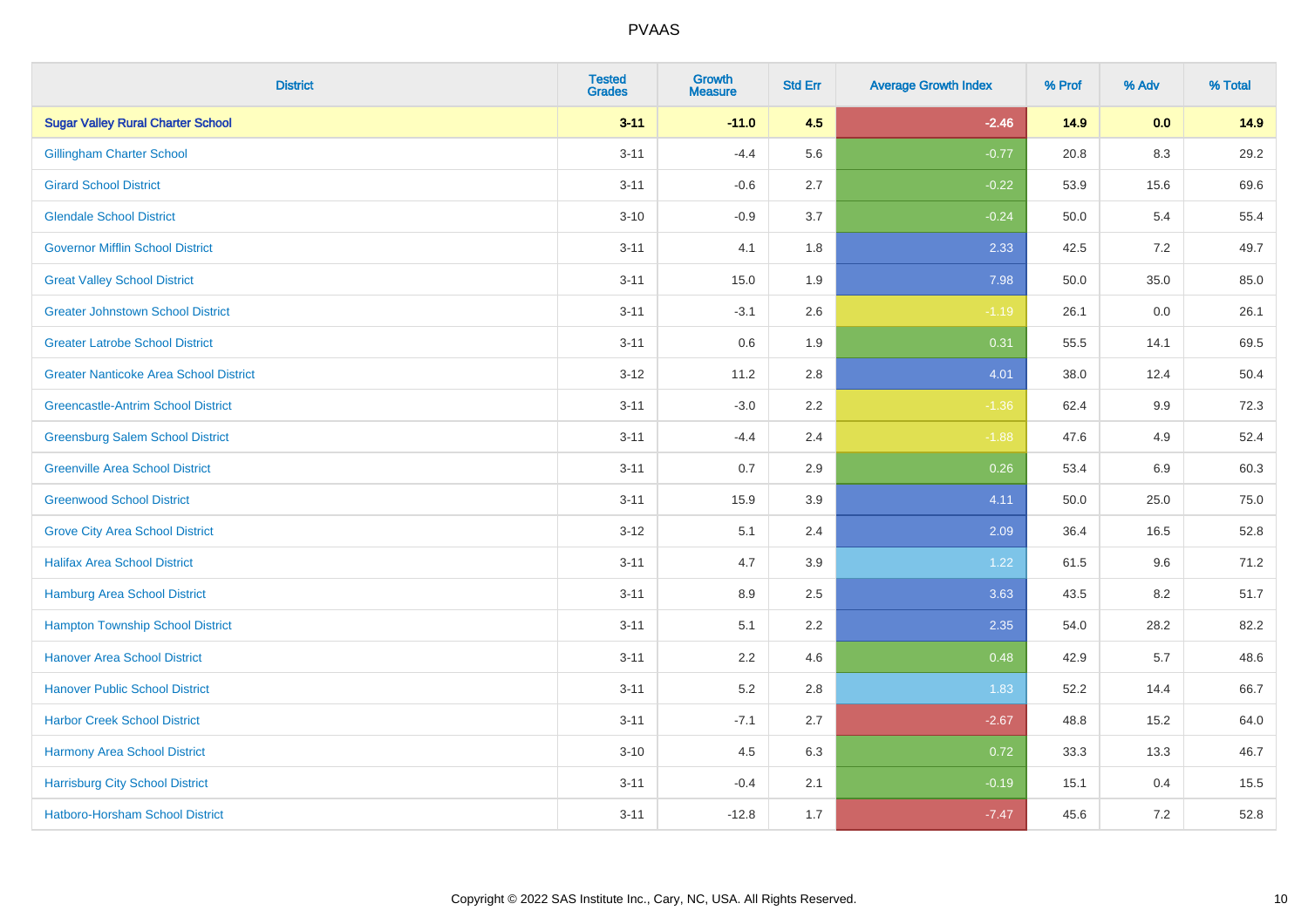| <b>District</b>                               | <b>Tested</b><br><b>Grades</b> | Growth<br><b>Measure</b> | <b>Std Err</b> | <b>Average Growth Index</b> | % Prof | % Adv   | % Total |
|-----------------------------------------------|--------------------------------|--------------------------|----------------|-----------------------------|--------|---------|---------|
| <b>Sugar Valley Rural Charter School</b>      | $3 - 11$                       | $-11.0$                  | 4.5            | $-2.46$                     | 14.9   | 0.0     | 14.9    |
| <b>Haverford Township School District</b>     | $3 - 11$                       | 8.0                      | 1.5            | 5.27                        | 53.0   | 25.5    | 78.6    |
| <b>Hazleton Area School District</b>          | $3 - 11$                       | 9.6                      | 1.4            | 6.77                        | 45.0   | 7.8     | 52.9    |
| <b>Hempfield Area School District</b>         | $3 - 12$                       | 4.6                      | 1.6            | 2.86                        | 53.5   | 20.1    | 73.6    |
| <b>Hempfield School District</b>              | $3 - 11$                       | 0.1                      | 1.4            | 0.08                        | 58.2   | $9.9\,$ | 68.2    |
| <b>Hermitage School District</b>              | $3 - 12$                       | 3.8                      | 2.4            | 1.60                        | 57.5   | 9.3     | 66.8    |
| <b>Highlands School District</b>              | $3 - 11$                       | $-7.4$                   | 2.7            | $-2.76$                     | 44.4   | 3.7     | 48.2    |
| <b>Hollidaysburg Area School District</b>     | $3 - 11$                       | $6.0\,$                  | 2.1            | 2.88                        | 57.1   | 12.3    | 69.4    |
| <b>Homer-Center School District</b>           | $3 - 11$                       | 9.7                      | 3.6            | 2.70                        | 45.1   | 17.2    | 62.3    |
| Hope For Hyndman Charter School               | $3 - 11$                       | $-2.0$                   | 6.1            | $-0.32$                     | 33.3   | 0.0     | 33.3    |
| <b>Hopewell Area School District</b>          | $3 - 11$                       | 2.6                      | 2.7            | 0.97                        | 58.4   | 4.0     | 62.4    |
| Huntingdon Area School District               | $3 - 11$                       | $-2.0$                   | 2.7            | $-0.72$                     | 36.8   | 10.3    | 47.0    |
| Imhotep Institute Charter High School         | $9 - 11$                       | $-5.3$                   | 5.8            | $-0.92$                     | 25.0   | 0.0     | 25.0    |
| <b>Indiana Area School District</b>           | $3 - 11$                       | $-5.3$                   | 2.3            | $-2.28$                     | 47.6   | 18.4    | 66.1    |
| <b>Innovative Arts Academy Charter School</b> | $6 - 11$                       | $-9.1$                   | 3.7            | $-2.44$                     | 9.5    | 0.0     | 9.5     |
| Insight PA Cyber Charter School               | $3 - 11$                       | 0.7                      | 5.7            | 0.12                        | 50.0   | 4.8     | 54.8    |
| <b>Interboro School District</b>              | $3 - 12$                       | $-7.3$                   | 2.1            | $-3.43$                     | 46.6   | 4.8     | 51.4    |
| <b>Iroquois School District</b>               | $3 - 11$                       | 13.1                     | 3.0            | 4.35                        | 48.2   | 7.8     | 56.0    |
| <b>Jamestown Area School District</b>         | $3 - 11$                       | 13.5                     | 4.2            | 3.19                        | 64.4   | 13.3    | 77.8    |
| Jeannette City School District                | $3 - 11$                       | $-4.3$                   | 3.8            | $-1.13$                     | 46.7   | 7.5     | 54.2    |
| Jefferson County-Dubois AVTS                  | $9 - 11$                       | $-16.2$                  | 3.9            | $-4.16$                     | 23.0   | 0.0     | 23.0    |
| Jefferson-Morgan School District              | $3 - 10$                       | $-9.9$                   | 4.2            | $-2.35$                     | 43.8   | 4.2     | 47.9    |
| Jenkintown School District                    | $3 - 11$                       | 12.5                     | 4.4            | 2.84                        | 54.6   | 29.6    | 84.1    |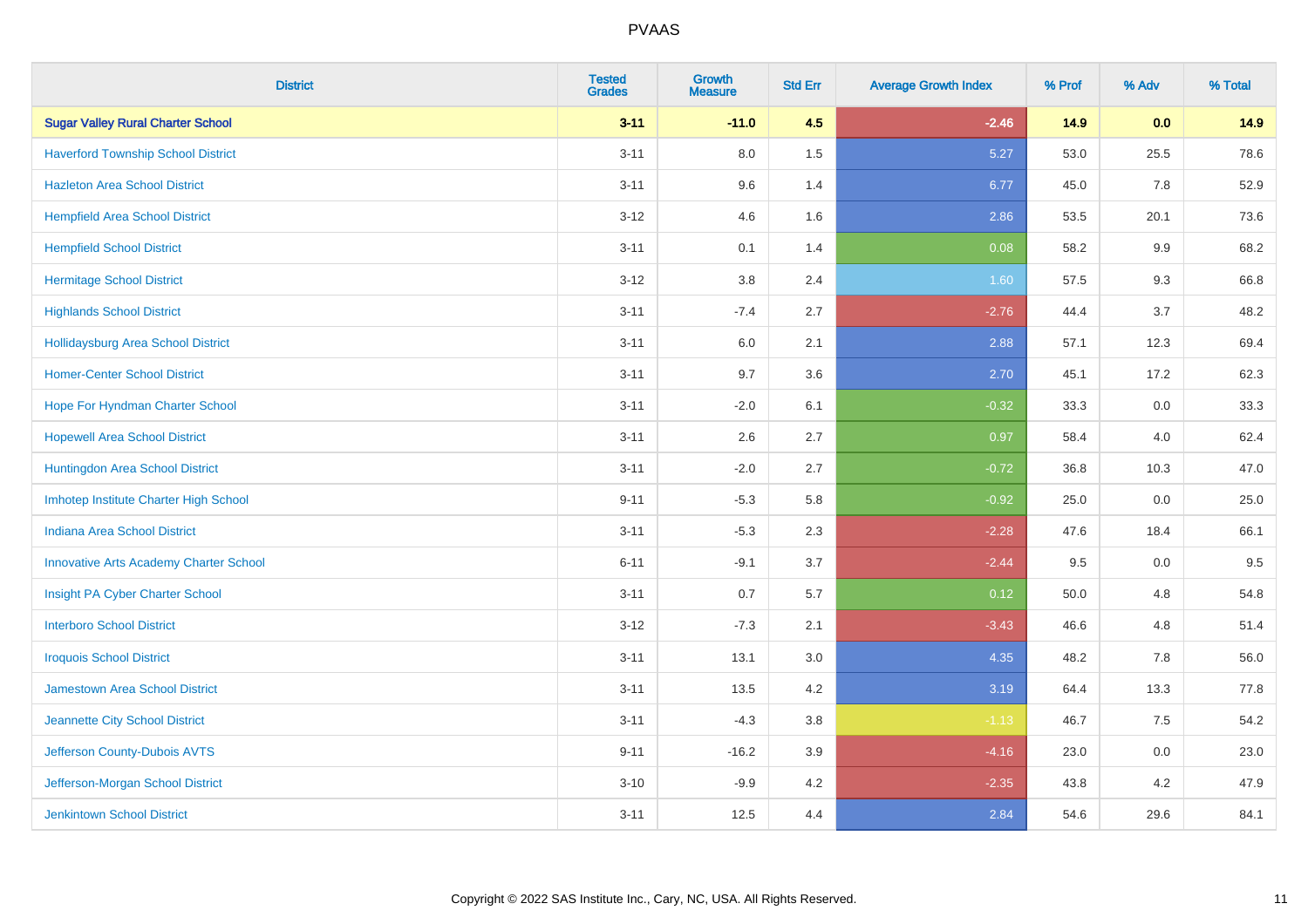| <b>District</b>                                 | <b>Tested</b><br><b>Grades</b> | <b>Growth</b><br><b>Measure</b> | <b>Std Err</b> | <b>Average Growth Index</b> | % Prof | % Adv   | % Total |
|-------------------------------------------------|--------------------------------|---------------------------------|----------------|-----------------------------|--------|---------|---------|
| <b>Sugar Valley Rural Charter School</b>        | $3 - 11$                       | $-11.0$                         | 4.5            | $-2.46$                     | 14.9   | 0.0     | 14.9    |
| <b>Jersey Shore Area School District</b>        | $3 - 11$                       | 0.5                             | 2.6            | 0.21                        | 47.1   | $9.2\,$ | 56.2    |
| Jim Thorpe Area School District                 | $3 - 11$                       | $-5.8$                          | 2.7            | $-2.19$                     | 33.3   | 7.4     | 40.7    |
| Johnsonburg Area School District                | $3 - 11$                       | $-14.1$                         | 3.9            | $-3.62$                     | 54.0   | 4.6     | 58.6    |
| Juniata County School District                  | $3 - 12$                       | $-4.9$                          | 2.1            | $-2.26$                     | 38.5   | 2.9     | 41.4    |
| Juniata Valley School District                  | $3 - 11$                       | $-3.9$                          | 3.5            | $-1.10$                     | 44.4   | 3.5     | 47.8    |
| <b>Kane Area School District</b>                | $3 - 10$                       | $-3.7$                          | 3.2            | $-1.17$                     | 39.5   | 9.9     | 49.4    |
| <b>Karns City Area School District</b>          | $3 - 11$                       | $-6.0$                          | 2.9            | $-2.03$                     | 53.1   | 8.3     | 61.5    |
| <b>Kennett Consolidated School District</b>     | $3 - 11$                       | 4.8                             | 1.8            | 2.61                        | 52.5   | 10.7    | 63.2    |
| <b>Keystone Central School District</b>         | $3 - 11$                       | $-5.1$                          | 2.0            | $-2.46$                     | 44.7   | 4.6     | 49.4    |
| <b>Keystone Education Center Charter School</b> | $3 - 12$                       | $-12.9$                         | 5.9            | $-2.19$                     | 28.0   | 0.0     | 28.0    |
| <b>Keystone Oaks School District</b>            | $3 - 11$                       | 5.5                             | 2.6            | 2.07                        | 53.2   | 12.1    | 65.4    |
| <b>Keystone School District</b>                 | $3 - 11$                       | 3.1                             | 3.3            | 0.94                        | 50.6   | $6.5\,$ | 57.1    |
| <b>KIPP Dubois Charter School</b>               | $9 - 10$                       | 4.7                             | 3.3            | 1.40                        | 31.0   | 1.4     | 32.4    |
| <b>Kiski Area School District</b>               | $3 - 11$                       | $-3.7$                          | 2.0            | $-1.86$                     | 57.4   | 10.4    | 67.8    |
| <b>Kutztown Area School District</b>            | $3 - 12$                       | $-0.2$                          | 3.2            | $-0.05$                     | 55.4   | 13.3    | 68.7    |
| La Academia Partnership Charter School          | $6 - 11$                       | $-11.0$                         | 4.7            | $-2.34$                     | 6.8    | 0.0     | 6.8     |
| Lackawanna Trail School District                | $3 - 10$                       | $-21.7$                         | 3.5            | $-6.20$                     | 38.5   | 1.5     | 40.0    |
| <b>Lakeland School District</b>                 | $3 - 11$                       | 1.1                             | 2.8            | 0.38                        | 48.6   | 3.7     | 52.3    |
| Lake-Lehman School District                     | $3 - 11$                       | 10.8                            | 2.7            | 3.93                        | 55.3   | 7.9     | 63.2    |
| <b>Lakeview School District</b>                 | $3 - 11$                       | $-0.9$                          | 3.7            | $-0.24$                     | 60.3   | 3.2     | 63.5    |
| Lampeter-Strasburg School District              | $3 - 12$                       | $-8.6$                          | 2.0            | $-4.33$                     | 55.1   | 9.8     | 64.8    |
| <b>Lancaster School District</b>                | $3 - 12$                       | $-15.8$                         | 1.5            | $-10.90$                    | 14.6   | 2.3     | 16.9    |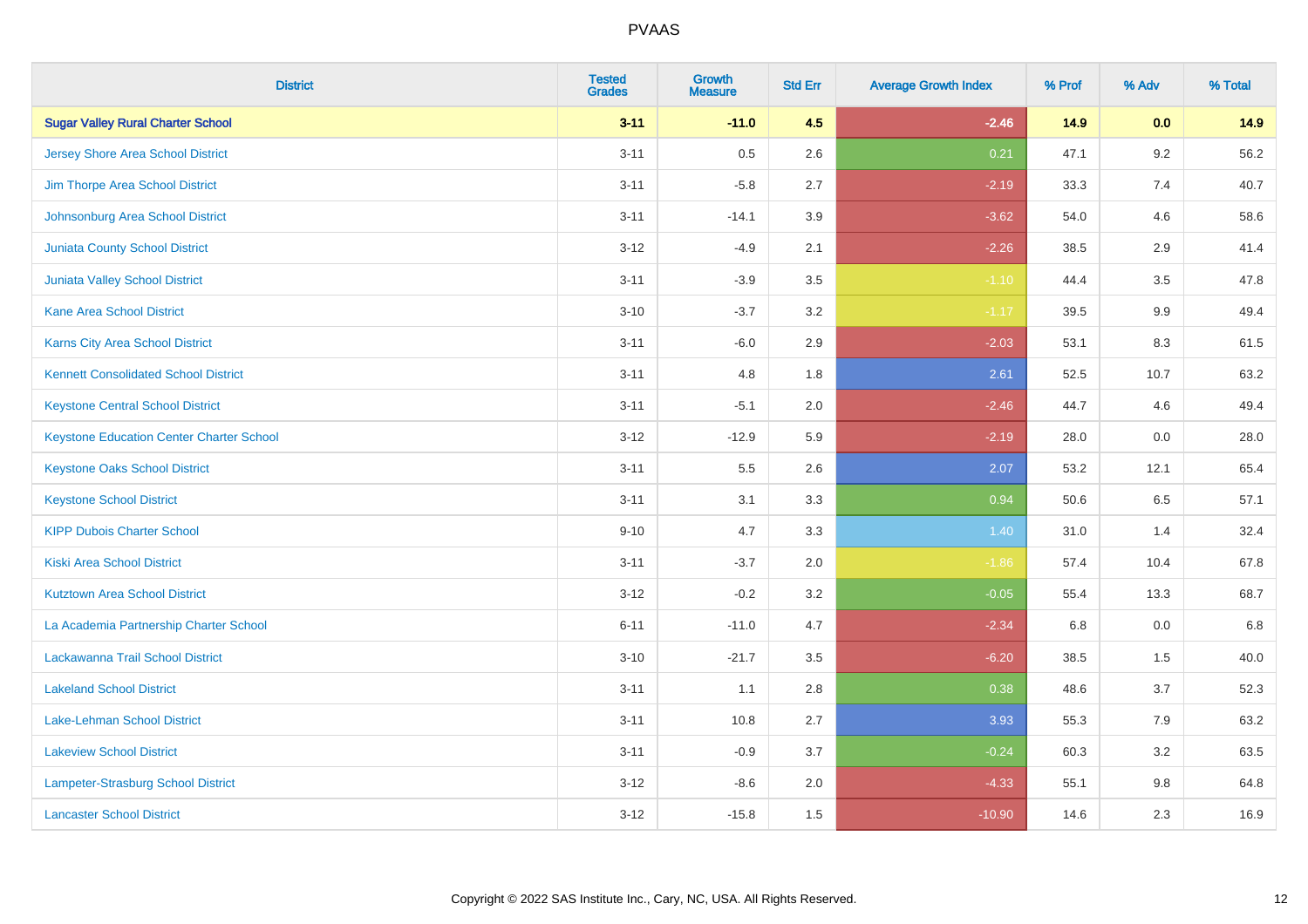| <b>District</b>                                    | <b>Tested</b><br><b>Grades</b> | Growth<br><b>Measure</b> | <b>Std Err</b> | <b>Average Growth Index</b> | % Prof | % Adv   | % Total |
|----------------------------------------------------|--------------------------------|--------------------------|----------------|-----------------------------|--------|---------|---------|
| <b>Sugar Valley Rural Charter School</b>           | $3 - 11$                       | $-11.0$                  | 4.5            | $-2.46$                     | 14.9   | 0.0     | 14.9    |
| <b>Laurel Highlands School District</b>            | $3 - 11$                       | 4.3                      | 2.4            | 1.81                        | 44.9   | 9.6     | 54.5    |
| <b>Laurel School District</b>                      | $3 - 11$                       | 1.8                      | 3.1            | 0.59                        | 70.1   | 2.3     | 72.4    |
| <b>Lawrence County CTC</b>                         | $10 - 11$                      | $-21.7$                  | 3.6            | $-6.05$                     | 19.8   | $0.0\,$ | 19.8    |
| <b>Lebanon School District</b>                     | $3 - 11$                       | $-1.6$                   | 1.9            | $-0.80$                     | 24.4   | 2.6     | 27.0    |
| Leechburg Area School District                     | $3 - 11$                       | 4.4                      | 4.0            | 1.09                        | 47.8   | 19.6    | 67.4    |
| Lehigh Career & Technical Institute                | $10 - 12$                      | 5.6                      | 5.6            | 0.99                        | 78.3   | 0.0     | 78.3    |
| Lehigh Valley Academy Regional Charter School      | $3 - 11$                       | 0.7                      | 2.3            | 0.32                        | 46.3   | 5.0     | 51.4    |
| Lehigh Valley Charter High School For The Arts     | $9 - 10$                       | 7.3                      | 2.6            | 2.82                        | 62.3   | 18.2    | 80.5    |
| <b>Lehighton Area School District</b>              | $3 - 11$                       | $-1.6$                   | 2.3            | $-0.70$                     | 51.1   | 5.6     | 56.7    |
| <b>Lewisburg Area School District</b>              | $3 - 11$                       | $-2.7$                   | 2.6            | $-1.03$                     | 57.0   | 18.5    | 75.6    |
| <b>Ligonier Valley School District</b>             | $3 - 11$                       | 4.2                      | 3.1            | 1.34                        | 59.1   | 10.3    | 69.5    |
| Lincoln Leadership Academy Charter School          | $3 - 12$                       | 14.2                     | 6.4            | 2.22                        | 23.5   | 0.0     | 23.5    |
| <b>Lincoln Park Performing Arts Charter School</b> | $7 - 11$                       | 3.6                      | 2.5            | 1.42                        | 59.6   | 14.7    | 74.3    |
| <b>Line Mountain School District</b>               | $3 - 11$                       | 4.1                      | 3.2            | 1.27                        | 52.9   | 9.2     | 62.1    |
| <b>Littlestown Area School District</b>            | $3 - 11$                       | 11.4                     | 2.5            | 4.62                        | 55.2   | 10.4    | 65.6    |
| <b>Lower Dauphin School District</b>               | $3 - 11$                       | 0.6                      | 1.9            | 0.33                        | 49.2   | 12.6    | 61.8    |
| <b>Lower Merion School District</b>                | $3 - 11$                       | 19.0                     | 1.3            | 14.93                       | 55.6   | 29.9    | 85.5    |
| <b>Lower Moreland Township School District</b>     | $3 - 11$                       | 2.0                      | 2.2            | 0.95                        | 62.8   | 17.0    | 79.8    |
| <b>Loyalsock Township School District</b>          | $3 - 12$                       | 4.2                      | 2.8            | 1.47                        | 54.3   | 2.1     | 56.4    |
| <b>Mahanoy Area School District</b>                | $3 - 10$                       | $-9.0$                   | 3.6            | $-2.49$                     | 26.2   | 1.6     | 27.9    |
| <b>Manheim Central School District</b>             | $3 - 11$                       | 2.1                      | 2.1            | 1.01                        | 53.2   | 11.6    | 64.8    |
| <b>Manheim Township School District</b>            | $3 - 12$                       | $-0.9$                   | 1.6            | $-0.58$                     | 53.2   | 15.5    | 68.7    |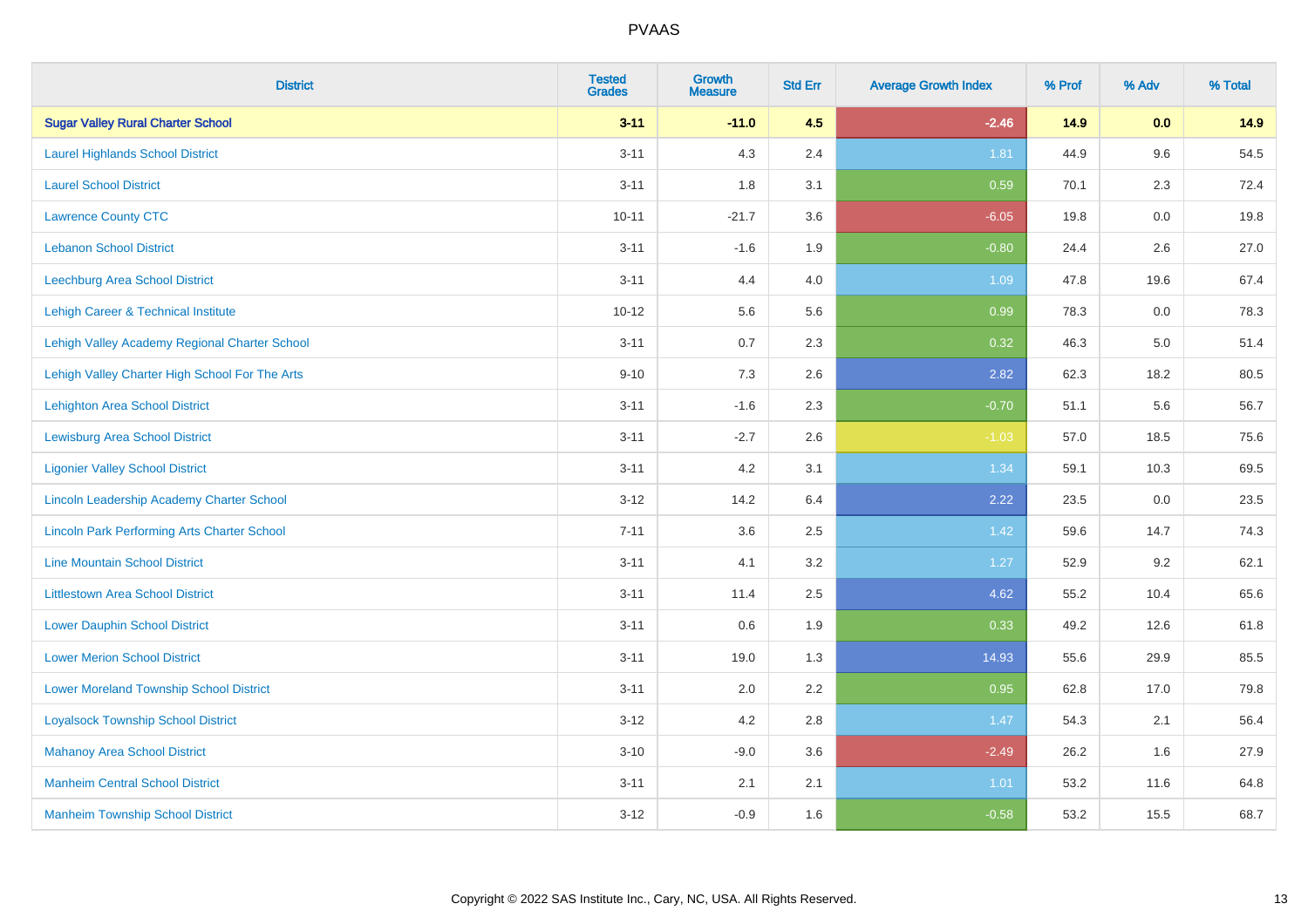| <b>District</b>                                   | <b>Tested</b><br><b>Grades</b> | <b>Growth</b><br><b>Measure</b> | <b>Std Err</b> | <b>Average Growth Index</b> | % Prof | % Adv   | % Total |
|---------------------------------------------------|--------------------------------|---------------------------------|----------------|-----------------------------|--------|---------|---------|
| <b>Sugar Valley Rural Charter School</b>          | $3 - 11$                       | $-11.0$                         | 4.5            | $-2.46$                     | 14.9   | 0.0     | 14.9    |
| <b>Marion Center Area School District</b>         | $3 - 10$                       | $-12.0$                         | 3.1            | $-3.87$                     | 33.7   | 1.1     | 34.8    |
| <b>Maritime Academy Charter School</b>            | $3 - 10$                       | $-11.4$                         | 3.5            | $-3.29$                     | 15.2   | 0.0     | 15.2    |
| <b>Marple Newtown School District</b>             | $3 - 11$                       | 2.0                             | 2.4            | 0.81                        | 57.6   | 12.8    | 70.4    |
| <b>Mars Area School District</b>                  | $3 - 10$                       | 5.7                             | 2.1            | 2.75                        | 57.9   | 18.2    | 76.1    |
| <b>MaST Community Charter School</b>              | $3 - 10$                       | $-4.1$                          | 2.7            | $-1.52$                     | 44.0   | 9.5     | 53.4    |
| <b>MaST Community Charter School II</b>           | $3 - 10$                       | 4.4                             | 3.2            | 1.37                        | 28.4   | 3.4     | 31.8    |
| <b>Mastery Charter High School-Lenfest Campus</b> | $7 - 11$                       | 2.5                             | 5.7            | 0.43                        | 40.0   | 0.0     | 40.0    |
| <b>Mastery Charter School - Gratz Campus</b>      | $7 - 10$                       | $-23.9$                         | 4.5            | $-5.29$                     | 2.9    | 0.0     | 2.9     |
| <b>Mastery Charter School - Hardy Williams</b>    | $3 - 11$                       | 11.4                            | 3.4            | 3.33                        | 44.3   | 5.7     | 50.0    |
| <b>Mastery Charter School - Pickett Campus</b>    | $6 - 10$                       | 5.6                             | 5.7            | 1.00                        | 27.8   | 0.0     | 27.8    |
| Mastery Charter School - Shoemaker Campus         | $7 - 10$                       | 4.1                             | 3.0            | 1.34                        | 20.9   | 3.3     | 24.2    |
| <b>Mastery Charter School - Thomas Campus</b>     | $3 - 10$                       | 2.1                             | 6.2            | 0.33                        | 28.6   | $0.0\,$ | 28.6    |
| <b>Mcguffey School District</b>                   | $3 - 11$                       | 2.1                             | 2.6            | 0.81                        | 57.7   | 3.1     | 60.8    |
| <b>Mckeesport Area School District</b>            | $3 - 12$                       | 9.0                             | 2.4            | 3.72                        | 31.0   | 4.5     | 35.5    |
| Mechanicsburg Area School District                | $3 - 11$                       | 5.9                             | 1.8            | 3.29                        | 57.2   | 13.7    | 70.9    |
| <b>Mercer Area School District</b>                | $3 - 11$                       | $-0.2$                          | 3.3            | $-0.06$                     | 56.0   | 8.0     | 64.0    |
| <b>Methacton School District</b>                  | $3 - 11$                       | 2.5                             | 1.7            | 1.43                        | 62.5   | 16.4    | 79.0    |
| Meyersdale Area School District                   | $3 - 11$                       | 4.2                             | 4.0            | 1.07                        | 43.1   | 6.9     | 50.0    |
| <b>Mid Valley School District</b>                 | $3 - 10$                       | $-1.7$                          | 3.0            | $-0.55$                     | 45.1   | 7.8     | 52.9    |
| <b>Middletown Area School District</b>            | $3 - 11$                       | $-5.3$                          | 2.6            | $-2.05$                     | 46.4   | 5.3     | 51.7    |
| <b>Midd-West School District</b>                  | $3 - 11$                       | 10.3                            | 2.7            | 3.80                        | 58.0   | 13.4    | 71.4    |
| <b>Mifflin County School District</b>             | $3 - 11$                       | 9.1                             | 1.7            | 5.49                        | 47.1   | 6.7     | 53.8    |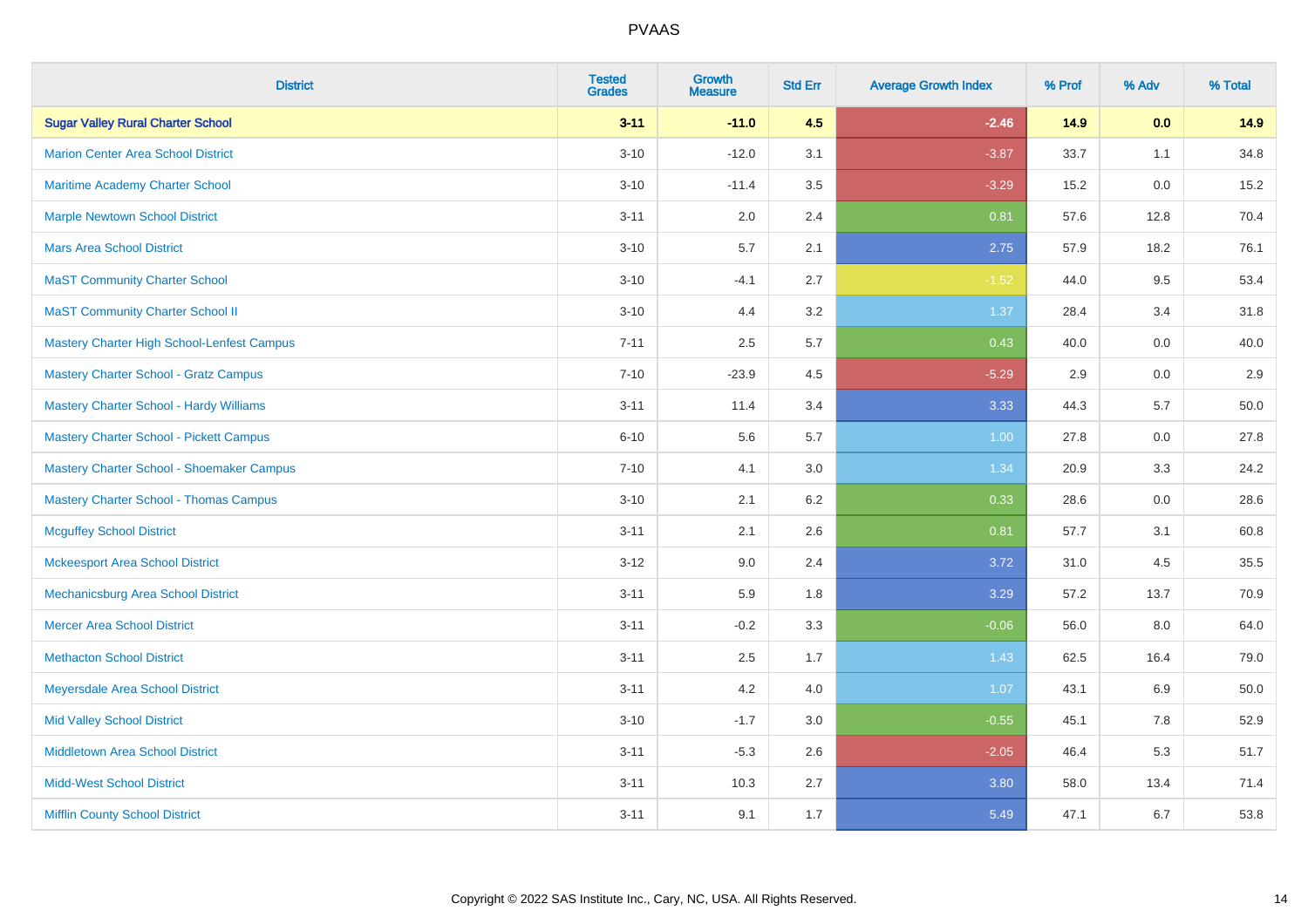| <b>District</b>                            | <b>Tested</b><br><b>Grades</b> | <b>Growth</b><br><b>Measure</b> | <b>Std Err</b> | <b>Average Growth Index</b> | % Prof | % Adv   | % Total |
|--------------------------------------------|--------------------------------|---------------------------------|----------------|-----------------------------|--------|---------|---------|
| <b>Sugar Valley Rural Charter School</b>   | $3 - 11$                       | $-11.0$                         | 4.5            | $-2.46$                     | 14.9   | 0.0     | 14.9    |
| Mifflinburg Area School District           | $3 - 11$                       | $-15.8$                         | 2.5            | $-6.30$                     | 42.4   | 4.0     | 46.4    |
| <b>Millcreek Township School District</b>  | $3 - 11$                       | 3.1                             | 1.5            | 2.06                        | 55.6   | 14.2    | 69.7    |
| <b>Millersburg Area School District</b>    | $3 - 11$                       | 6.2                             | 3.8            | 1.63                        | 51.8   | 7.4     | 59.3    |
| <b>Millville Area School District</b>      | $3 - 12$                       | $-0.9$                          | 4.7            | $-0.18$                     | 51.4   | 5.4     | 56.8    |
| <b>Milton Area School District</b>         | $3 - 11$                       | $-8.7$                          | 2.5            | $-3.52$                     | 45.4   | $6.9\,$ | 52.3    |
| <b>Minersville Area School District</b>    | $3 - 11$                       | $-14.4$                         | 3.7            | $-3.90$                     | 39.3   | 3.3     | 42.6    |
| <b>Mohawk Area School District</b>         | $3 - 11$                       | $-7.5$                          | 3.1            | $-2.45$                     | 49.4   | 11.0    | 60.4    |
| <b>Monessen City School District</b>       | $3 - 10$                       | 8.3                             | 4.5            | 1.85                        | 42.9   | 2.9     | 45.7    |
| <b>Moniteau School District</b>            | $3 - 11$                       | $-11.8$                         | 3.3            | $-3.56$                     | 50.0   | 6.3     | 56.3    |
| <b>Montgomery Area School District</b>     | $3 - 11$                       | 10.7                            | 3.6            | 2.96                        | 48.7   | 12.4    | 61.1    |
| <b>Montour School District</b>             | $3 - 11$                       | $-1.8$                          | 2.1            | $-0.88$                     | 61.4   | 15.1    | 76.5    |
| <b>Montoursville Area School District</b>  | $3 - 12$                       | 10.8                            | 2.5            | 4.24                        | 44.6   | 20.1    | 64.8    |
| <b>Montrose Area School District</b>       | $3 - 10$                       | $-5.5$                          | 3.0            | $-1.82$                     | 46.7   | 5.4     | 52.2    |
| Moon Area School District                  | $3 - 11$                       | 8.2                             | 1.9            | 4.25                        | 58.7   | 18.5    | 77.2    |
| Morrisville Borough School District        | $3 - 11$                       | 4.8                             | 4.3            | 1.10                        | 30.2   | 2.3     | 32.6    |
| <b>Moshannon Valley School District</b>    | $3 - 10$                       | $-7.0$                          | 3.4            | $-2.01$                     | 48.5   | 0.0     | 48.5    |
| <b>Mount Carmel Area School District</b>   | $3 - 11$                       | $-0.6$                          | 3.1            | $-0.18$                     | 45.3   | 2.1     | 47.4    |
| <b>Mount Pleasant Area School District</b> | $3 - 11$                       | $-5.0$                          | 2.6            | $-1.93$                     | 52.6   | 0.0     | 52.6    |
| <b>Mount Union Area School District</b>    | $3 - 10$                       | $-6.1$                          | 3.1            | $-1.97$                     | 32.2   | 3.4     | 35.6    |
| <b>Mountain View School District</b>       | $3 - 11$                       | 20.9                            | 3.5            | 5.91                        | 57.8   | 20.3    | 78.1    |
| Mt Lebanon School District                 | $3 - 11$                       | $-1.0$                          | 1.5            | $-0.70$                     | 61.9   | 24.0    | 85.9    |
| <b>Muhlenberg School District</b>          | $3 - 10$                       | 4.0                             | 1.9            | 2.10                        | 34.2   | 2.6     | 36.8    |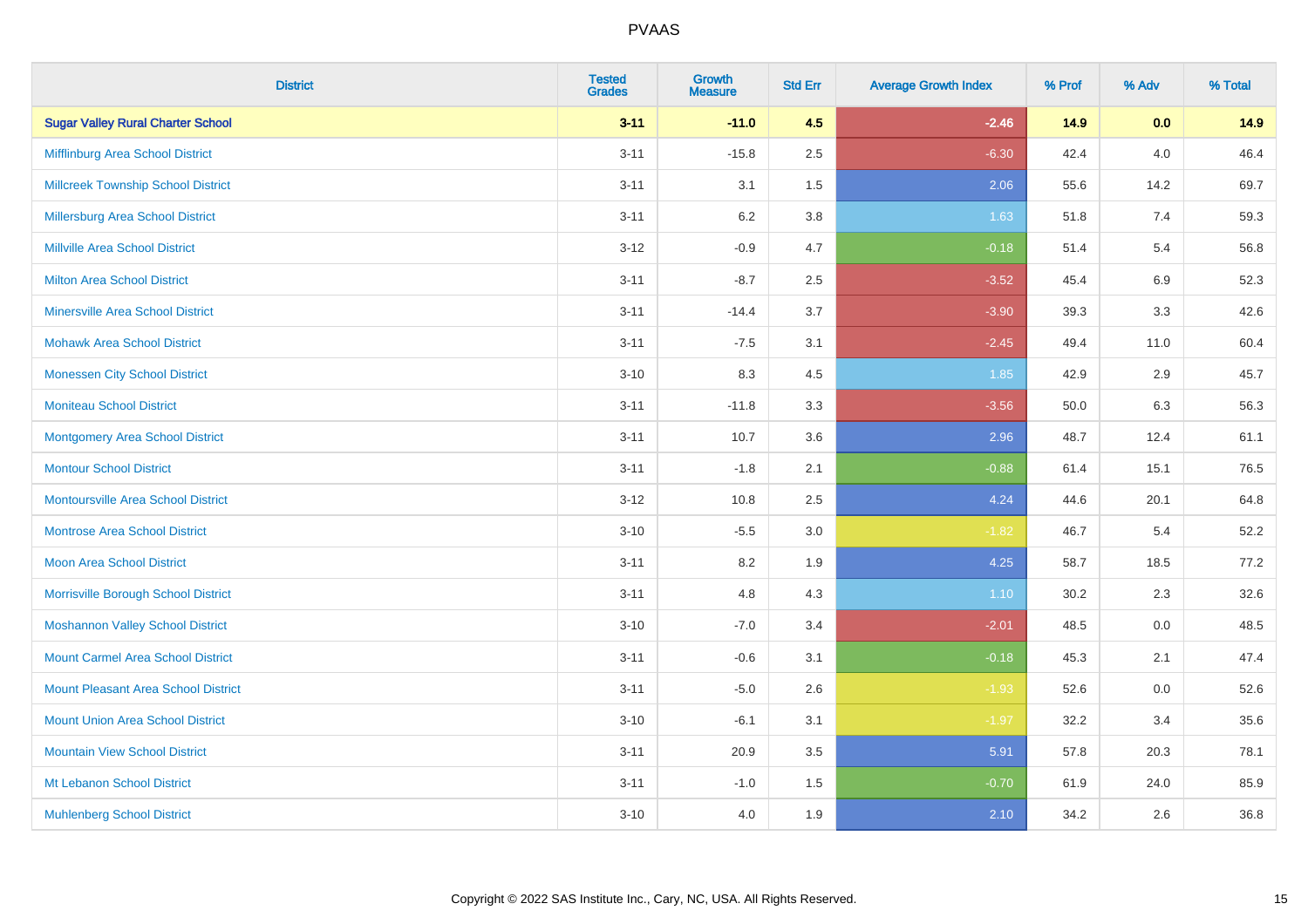| <b>District</b>                            | <b>Tested</b><br><b>Grades</b> | Growth<br><b>Measure</b> | <b>Std Err</b> | <b>Average Growth Index</b> | % Prof | % Adv   | % Total |
|--------------------------------------------|--------------------------------|--------------------------|----------------|-----------------------------|--------|---------|---------|
| <b>Sugar Valley Rural Charter School</b>   | $3 - 11$                       | $-11.0$                  | 4.5            | $-2.46$                     | 14.9   | 0.0     | 14.9    |
| Multicultural Academy Charter School       | $9 - 11$                       | 9.5                      | 3.5            | 2.69                        | 22.0   | $0.0\,$ | 22.0    |
| <b>Muncy School District</b>               | $3 - 11$                       | $-8.1$                   | 3.7            | $-2.21$                     | 42.0   | 3.8     | 45.8    |
| <b>Nazareth Area School District</b>       | $3 - 11$                       | $-4.7$                   | 1.7            | $-2.82$                     | 59.2   | 9.9     | 69.0    |
| <b>Neshaminy School District</b>           | $3 - 11$                       | 4.0                      | 1.3            | 3.02                        | 58.7   | 9.5     | 68.2    |
| <b>Neshannock Township School District</b> | $3 - 10$                       | $-9.7$                   | 2.9            | $-3.34$                     | 62.4   | 5.6     | 67.9    |
| <b>New Brighton Area School District</b>   | $3 - 11$                       | 4.6                      | 3.1            | 1.47                        | 60.9   | 5.8     | 66.7    |
| <b>New Castle Area School District</b>     | $3 - 12$                       | $-6.4$                   | 2.4            | $-2.66$                     | 32.5   | 4.3     | 36.8    |
| <b>New Foundations Charter School</b>      | $3 - 11$                       | 5.4                      | 2.2            | 2.41                        | 47.2   | 2.5     | 49.8    |
| New Hope-Solebury School District          | $3 - 11$                       | 7.5                      | 2.9            | 2.57                        | 68.2   | 22.7    | 90.9    |
| New Kensington-Arnold School District      | $3 - 11$                       | $-0.4$                   | 3.8            | $-0.10$                     | 40.7   | 3.7     | 44.4    |
| <b>Newport School District</b>             | $3 - 12$                       | 1.4                      | 3.5            | 0.41                        | 51.5   | 10.3    | 61.8    |
| <b>Norristown Area School District</b>     | $3 - 12$                       | $-12.8$                  | 1.6            | $-7.98$                     | 23.5   | 2.3     | 25.7    |
| North Allegheny School District            | $3 - 11$                       | 17.4                     | 1.3            | 13.52                       | 59.5   | 28.1    | 87.6    |
| North Clarion County School District       | $3 - 12$                       | 3.7                      | 4.3            | 0.85                        | 67.5   | 15.0    | 82.5    |
| <b>North East School District</b>          | $3 - 11$                       | $-9.3$                   | 3.1            | $-3.02$                     | 62.6   | 14.4    | 77.0    |
| <b>North Hills School District</b>         | $3 - 11$                       | $-1.8$                   | 1.8            | $-0.96$                     | 59.1   | 14.1    | 73.2    |
| <b>North Penn School District</b>          | $3 - 11$                       | 9.1                      | 1.1            | 8.36                        | 55.8   | 17.0    | 72.8    |
| North Pocono School District               | $3 - 11$                       | $-2.3$                   | 3.4            | $-0.68$                     | 52.0   | 16.4    | 68.5    |
| North Schuylkill School District           | $3 - 11$                       | $-1.0$                   | 2.4            | $-0.42$                     | 41.8   | 5.1     | 46.8    |
| <b>North Star School District</b>          | $3 - 11$                       | $-8.7$                   | 3.5            | $-2.51$                     | 47.8   | 6.0     | 53.7    |
| Northampton Area School District           | $3 - 11$                       | 4.0                      | 1.6            | 2.51                        | 52.3   | 10.8    | 63.1    |
| <b>Northeast Bradford School District</b>  | $3 - 10$                       | $-3.1$                   | 4.0            | $-0.78$                     | 33.9   | 3.4     | 37.3    |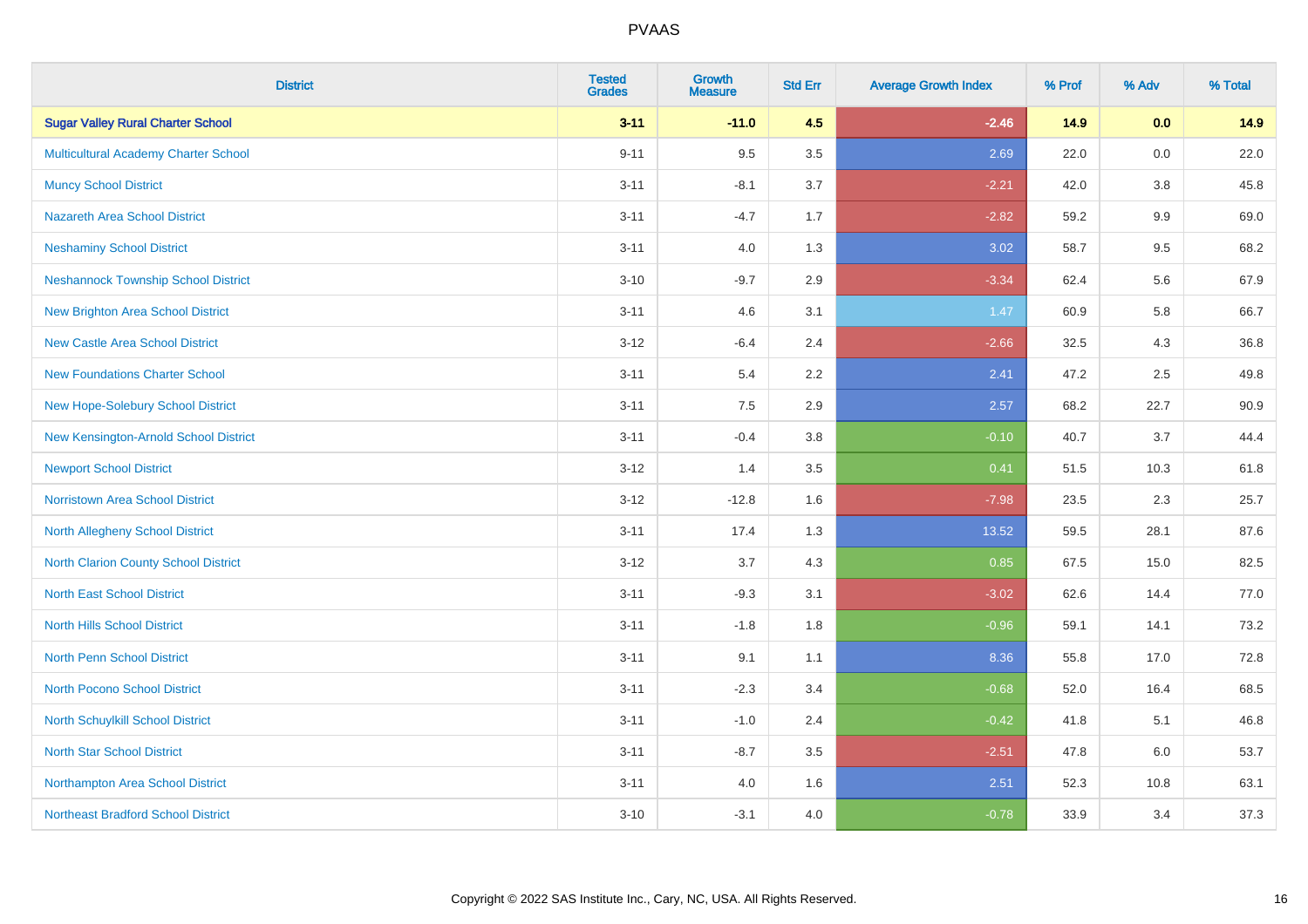| <b>District</b>                          | <b>Tested</b><br><b>Grades</b> | <b>Growth</b><br><b>Measure</b> | <b>Std Err</b> | <b>Average Growth Index</b> | % Prof | % Adv | % Total  |
|------------------------------------------|--------------------------------|---------------------------------|----------------|-----------------------------|--------|-------|----------|
| <b>Sugar Valley Rural Charter School</b> | $3 - 11$                       | $-11.0$                         | 4.5            | $-2.46$                     | 14.9   | 0.0   | 14.9     |
| Northeastern York School District        | $3 - 11$                       | 5.9                             | 2.0            | 3.03                        | 51.1   | 16.6  | 67.6     |
| Northern Bedford County School District  | $3 - 11$                       | 16.5                            | 3.6            | 4.58                        | 51.7   | 20.0  | 71.7     |
| <b>Northern Cambria School District</b>  | $3 - 11$                       | 10.0                            | 3.3            | 3.04                        | 47.4   | 5.1   | 52.6     |
| Northern Lebanon School District         | $3 - 11$                       | 0.4                             | 2.5            | 0.15                        | 28.0   | 3.0   | 31.0     |
| Northern Lehigh School District          | $3 - 12$                       | $-10.4$                         | 2.7            | $-3.82$                     | 28.0   | 9.3   | 37.3     |
| <b>Northern Potter School District</b>   | $3 - 12$                       | $-13.1$                         | 4.6            | $-2.84$                     | 37.5   | 0.0   | 37.5     |
| Northern Tioga School District           | $3 - 12$                       | $-7.5$                          | 2.8            | $-2.64$                     | 54.0   | 1.2   | 55.2     |
| Northern York County School District     | $3 - 11$                       | 15.6                            | 2.0            | 7.98                        | 57.4   | 11.5  | 68.8     |
| <b>Northgate School District</b>         | $3 - 11$                       | 6.3                             | 3.6            | 1.73                        | 53.3   | 16.7  | 70.0     |
| <b>Northwest Area School District</b>    | $3 - 10$                       | $-10.0$                         | $3.8\,$        | $-2.59$                     | 34.6   | 7.3   | 41.8     |
| Northwestern Lehigh School District      | $3 - 11$                       | 2.2                             | 2.3            | 0.93                        | 53.3   | 9.7   | 63.0     |
| <b>Northwestern School District</b>      | $3 - 11$                       | $-24.9$                         | 3.5            | $-7.13$                     | 42.6   | 2.9   | 45.6     |
| <b>Norwin School District</b>            | $3 - 11$                       | 18.0                            | 1.7            | 10.37                       | 58.5   | 27.0  | 85.4     |
| Octorara Area School District            | $3 - 11$                       | 9.1                             | 2.4            | 3.82                        | 52.1   | 8.5   | 60.6     |
| Oil City Area School District            | $3 - 11$                       | $-2.9$                          | 2.6            | $-1.08$                     | 44.4   | 5.8   | $50.2\,$ |
| <b>Old Forge School District</b>         | $3-12$                         | $-5.9$                          | 3.4            | $-1.73$                     | 52.9   | 7.1   | 60.0     |
| <b>Oley Valley School District</b>       | $3 - 11$                       | $-0.4$                          | 2.8            | $-0.15$                     | 43.1   | 12.9  | 56.0     |
| <b>Oswayo Valley School District</b>     | $3 - 12$                       | 8.5                             | $5.0\,$        | 1.68                        | 50.0   | 16.7  | 66.7     |
| <b>Otto-Eldred School District</b>       | $3 - 11$                       | $-0.7$                          | 4.2            | $-0.15$                     | 56.2   | 6.2   | 62.5     |
| <b>Owen J Roberts School District</b>    | $3 - 11$                       | $-12.3$                         | 1.6            | $-7.61$                     | 57.0   | 11.9  | 69.0     |
| <b>Oxford Area School District</b>       | $3 - 11$                       | $-4.3$                          | 1.9            | $-2.26$                     | 41.3   | 8.0   | 49.3     |
| <b>Palisades School District</b>         | $3 - 11$                       | $-8.7$                          | 2.8            | $-3.06$                     | 53.8   | 6.7   | 60.5     |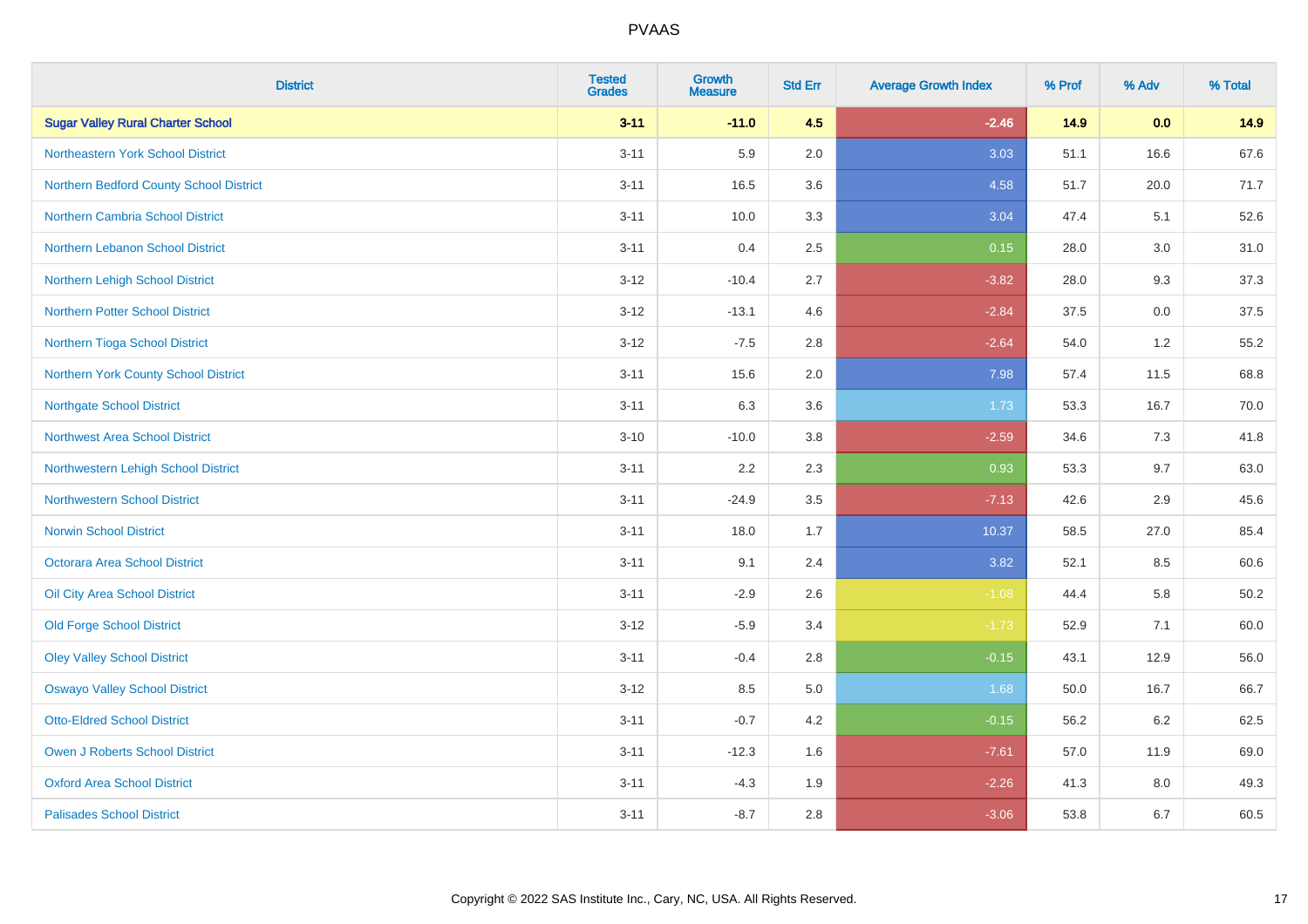| <b>District</b>                               | <b>Tested</b><br><b>Grades</b> | Growth<br><b>Measure</b> | <b>Std Err</b> | <b>Average Growth Index</b> | % Prof | % Adv   | % Total |
|-----------------------------------------------|--------------------------------|--------------------------|----------------|-----------------------------|--------|---------|---------|
| <b>Sugar Valley Rural Charter School</b>      | $3 - 11$                       | $-11.0$                  | 4.5            | $-2.46$                     | 14.9   | 0.0     | 14.9    |
| <b>Palmerton Area School District</b>         | $3 - 11$                       | $-1.2$                   | 3.0            | $-0.39$                     | 57.4   | $5.0\,$ | 62.4    |
| Palmyra Area School District                  | $3 - 11$                       | 5.6                      | 1.9            | 2.96                        | 56.4   | 15.6    | 72.0    |
| <b>Panther Valley School District</b>         | $3 - 12$                       | $-0.6$                   | 3.3            | $-0.19$                     | 47.9   | 4.3     | 52.1    |
| <b>Parkland School District</b>               | $3 - 11$                       | 5.3                      | 1.2            | 4.30                        | 58.0   | 22.3    | 80.4    |
| Pen Argyl Area School District                | $3 - 12$                       | 9.2                      | 2.7            | 3.46                        | 50.0   | 12.6    | 62.6    |
| <b>Penn Cambria School District</b>           | $3 - 11$                       | $-0.0$                   | 2.7            | $-0.01$                     | 61.5   | 7.7     | 69.2    |
| <b>Penn Hills School District</b>             | $3 - 11$                       | $-7.6$                   | 2.6            | $-2.94$                     | 33.1   | 0.7     | 33.8    |
| <b>Penn Manor School District</b>             | $3 - 11$                       | $-0.4$                   | 1.6            | $-0.25$                     | 51.9   | 12.6    | 64.5    |
| <b>Penncrest School District</b>              | $3 - 11$                       | 5.7                      | 2.2            | 2.57                        | 47.2   | 7.1     | 54.3    |
| <b>Penn-Delco School District</b>             | $3 - 11$                       | $-6.8$                   | 1.9            | $-3.51$                     | 46.6   | 3.2     | 49.8    |
| <b>Pennridge School District</b>              | $3 - 10$                       | $-16.8$                  | 1.4            | $-11.59$                    | 46.8   | 8.0     | 54.9    |
| Penns Manor Area School District              | $3 - 12$                       | $-17.0$                  | 3.7            | $-4.52$                     | 29.7   | 3.1     | 32.8    |
| Penns Valley Area School District             | $3 - 12$                       | 14.0                     | 2.9            | 4.80                        | 41.9   | 23.1    | 65.0    |
| <b>Pennsbury School District</b>              | $3 - 11$                       | 11.7                     | 1.5            | 7.90                        | 60.1   | 21.3    | 81.3    |
| Pennsylvania Cyber Charter School             | $3 - 11$                       | 11.6                     | 1.5            | 7.54                        | 46.3   | $5.0\,$ | 51.3    |
| Pennsylvania Distance Learning Charter School | $3 - 12$                       | 9.3                      | 4.2            | 2.22                        | 42.2   | 3.1     | 45.3    |
| Pennsylvania Leadership Charter School        | $3 - 11$                       | 4.6                      | 2.2            | 2.13                        | 55.4   | 11.2    | 66.7    |
| Pennsylvania Virtual Charter School           | $3 - 11$                       | 11.8                     | 3.5            | 3.37                        | 56.5   | 11.1    | 67.6    |
| <b>Penn-Trafford School District</b>          | $3 - 11$                       | 13.4                     | 1.7            | 7.87                        | 62.3   | 21.9    | 84.2    |
| People For People Charter School              | $3 - 12$                       | 13.3                     | 5.5            | 2.43                        | 13.5   | 0.0     | 13.5    |
| <b>Pequea Valley School District</b>          | $3 - 11$                       | $-5.8$                   | 3.2            | $-1.80$                     | 39.8   | 9.1     | 48.9    |
| <b>Perkiomen Valley School District</b>       | $3 - 11$                       | $-3.5$                   | 1.6            | $-2.18$                     | 53.8   | 13.4    | 67.2    |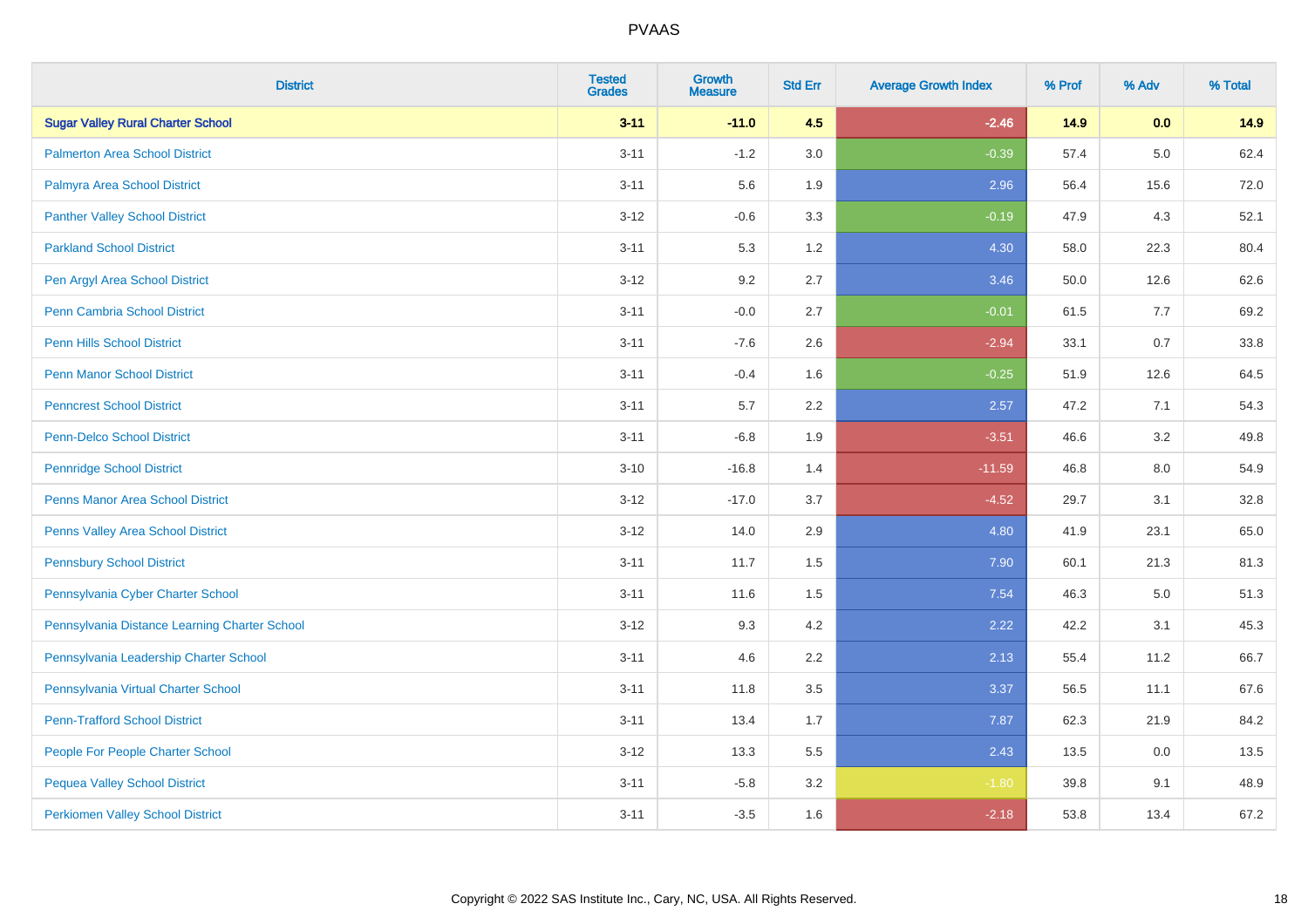| <b>District</b>                                                       | <b>Tested</b><br><b>Grades</b> | <b>Growth</b><br><b>Measure</b> | <b>Std Err</b> | <b>Average Growth Index</b> | % Prof | % Adv   | % Total |
|-----------------------------------------------------------------------|--------------------------------|---------------------------------|----------------|-----------------------------|--------|---------|---------|
| <b>Sugar Valley Rural Charter School</b>                              | $3 - 11$                       | $-11.0$                         | 4.5            | $-2.46$                     | 14.9   | 0.0     | 14.9    |
| Perseus House Charter School Of Excellence                            | $6 - 11$                       | $-5.2$                          | 3.0            | $-1.72$                     | 16.5   | 0.0     | 16.5    |
| <b>Peters Township School District</b>                                | $3 - 11$                       | 5.0                             | 1.8            | 2.76                        | 59.8   | 26.1    | 85.9    |
| Philadelphia Academy Charter School                                   | $3 - 11$                       | $-8.9$                          | 2.9            | $-3.04$                     | 50.5   | 2.9     | 53.4    |
| Philadelphia City School District                                     | $3 - 12$                       | 7.5                             | 0.6            | 12.64                       | 38.4   | 7.0     | 45.4    |
| Philadelphia Electrical & Tech Charter High School                    | $10 - 10$                      | $-0.5$                          | 2.9            | $-0.15$                     | 8.8    | 0.0     | 8.8     |
| Philipsburg-Osceola Area School District                              | $3 - 11$                       | $-24.8$                         | 3.3            | $-7.43$                     | 19.7   | 2.6     | 22.4    |
| <b>Phoenixville Area School District</b>                              | $3 - 11$                       | $-1.7$                          | 2.1            | $-0.83$                     | 59.9   | 10.6    | 70.5    |
| <b>Pine Grove Area School District</b>                                | $3 - 11$                       | $-7.7$                          | 2.9            | $-2.66$                     | 42.3   | 7.7     | 50.0    |
| <b>Pine-Richland School District</b>                                  | $3 - 11$                       | 11.5                            | 1.8            | 6.31                        | 60.6   | 24.4    | 85.0    |
| <b>Pittsburgh School District</b>                                     | $3 - 11$                       | $-3.3$                          | 1.1            | $-3.04$                     | 33.9   | 8.2     | 42.1    |
| <b>Pittston Area School District</b>                                  | $3 - 11$                       | $-10.1$                         | 5.6            | $-1.80$                     | 38.1   | 9.5     | 47.6    |
| <b>Pleasant Valley School District</b>                                | $3 - 11$                       | 3.1                             | 2.0            | 1.57                        | 57.2   | $5.5\,$ | 62.8    |
| <b>Plum Borough School District</b>                                   | $3 - 11$                       | $-11.3$                         | 2.2            | $-5.19$                     | 51.1   | 9.0     | 60.1    |
| Pocono Mountain School District                                       | $3 - 12$                       | $6.8\,$                         | 1.5            | 4.62                        | 45.8   | $5.0\,$ | 50.7    |
| <b>Port Allegany School District</b>                                  | $3 - 11$                       | 4.4                             | 3.6            | 1.21                        | 28.1   | 9.4     | 37.5    |
| <b>Portage Area School District</b>                                   | $3 - 10$                       | $-8.1$                          | 3.6            | $-2.26$                     | 40.6   | 9.4     | 50.0    |
| <b>Pottsgrove School District</b>                                     | $3 - 11$                       | 2.8                             | 2.0            | 1.35                        | 44.0   | 10.0    | 53.9    |
| <b>Pottstown School District</b>                                      | $3 - 12$                       | $-4.0$                          | 2.4            | $-1.68$                     | 29.8   | 1.2     | 31.0    |
| <b>Pottsville Area School District</b>                                | $3 - 12$                       | 4.4                             | 2.3            | 1.94                        | 44.8   | 5.4     | 50.2    |
| Preparatory Charter School Of Mathematics, Science, Tech, And Careers | $9 - 10$                       | $-4.0$                          | 2.5            | $-1.59$                     | 15.0   | 0.0     | 15.0    |
| Propel Charter School - Braddock Hills                                | $3 - 11$                       | $-13.6$                         | 3.6            | $-3.81$                     | 9.7    | 1.6     | 11.3    |
| <b>Propel Charter School-Homestead</b>                                | $3 - 11$                       | $-11.7$                         | 4.1            | $-2.84$                     | 15.9   | 0.0     | 15.9    |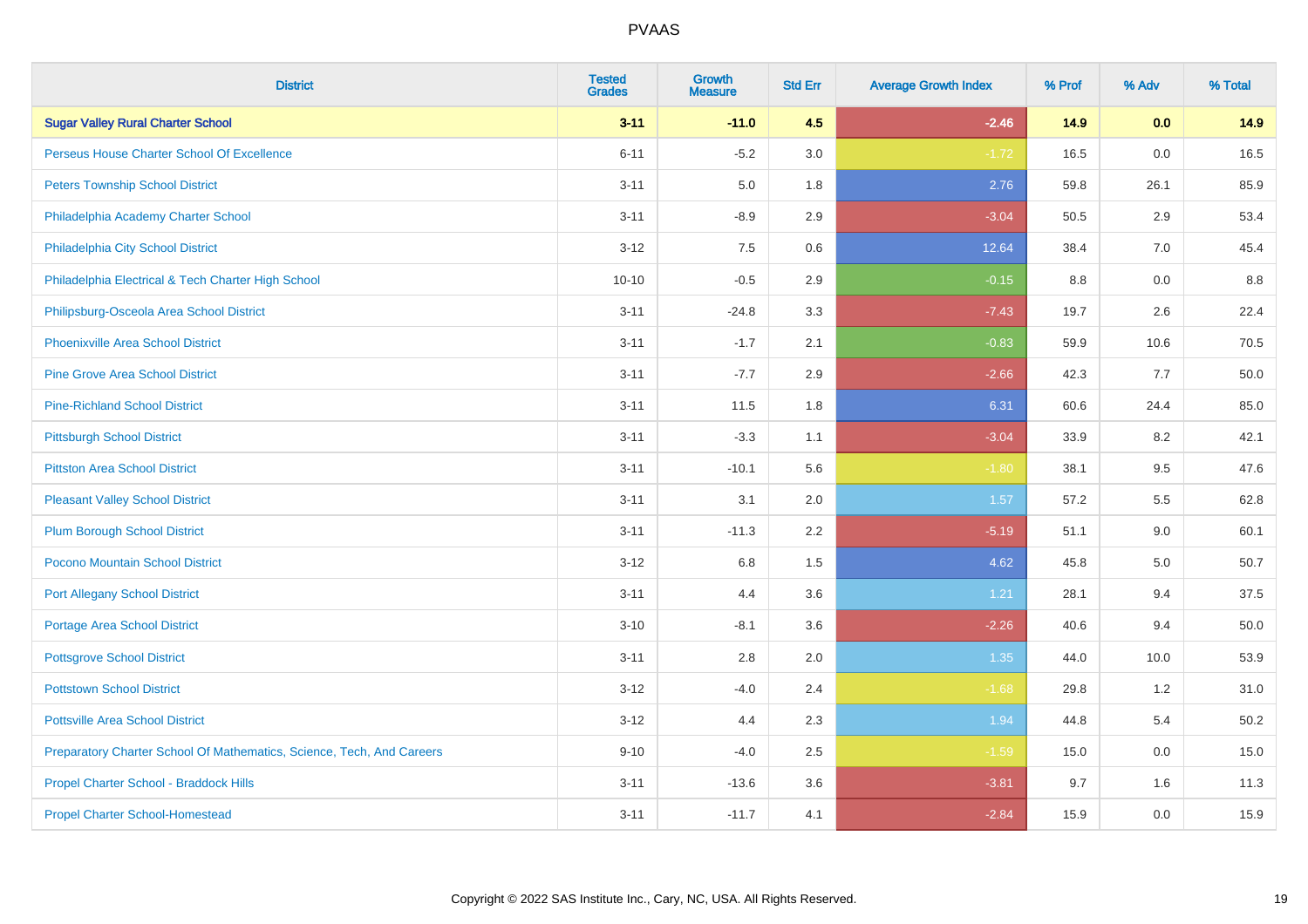| <b>District</b>                                | <b>Tested</b><br><b>Grades</b> | <b>Growth</b><br><b>Measure</b> | <b>Std Err</b> | <b>Average Growth Index</b> | % Prof | % Adv | % Total |
|------------------------------------------------|--------------------------------|---------------------------------|----------------|-----------------------------|--------|-------|---------|
| <b>Sugar Valley Rural Charter School</b>       | $3 - 11$                       | $-11.0$                         | 4.5            | $-2.46$                     | 14.9   | 0.0   | 14.9    |
| <b>Propel Charter School-Montour</b>           | $3 - 10$                       | $-10.7$                         | 3.9            | $-2.71$                     | 13.7   | 0.0   | 13.7    |
| <b>Punxsutawney Area School District</b>       | $3 - 11$                       | 4.2                             | 2.9            | 1.45                        | 55.0   | 5.5   | 60.6    |
| <b>Purchase Line School District</b>           | $3 - 12$                       | 1.7                             | 3.5            | 0.47                        | 43.1   | 5.4   | 48.5    |
| <b>Quaker Valley School District</b>           | $3 - 11$                       | $-2.8$                          | 2.6            | $-1.08$                     | 55.2   | 13.2  | 68.4    |
| <b>Quakertown Community School District</b>    | $3 - 12$                       | $-4.4$                          | 1.6            | $-2.70$                     | 56.5   | 10.0  | 66.6    |
| <b>Radnor Township School District</b>         | $3 - 12$                       | 1.0                             | 2.1            | 0.50                        | 65.0   | 23.2  | 88.2    |
| <b>Reach Cyber Charter School</b>              | $3 - 11$                       | 8.1                             | 4.7            | 1.72                        | 42.4   | 4.6   | 47.0    |
| <b>Reading School District</b>                 | $3 - 11$                       | 10.1                            | 1.4            | 7.25                        | 24.7   | 2.4   | 27.2    |
| <b>Redbank Valley School District</b>          | $3 - 11$                       | $-9.5$                          | 3.4            | $-2.77$                     | 31.5   | 4.9   | 36.4    |
| Renaissance Academy Charter School             | $3 - 11$                       | 8.3                             | 3.3            | 2.54                        | 45.6   | 22.8  | 68.4    |
| <b>Reynolds School District</b>                | $3 - 10$                       | 0.5                             | 3.4            | 0.16                        | 52.1   | 7.0   | 59.2    |
| <b>Richland School District</b>                | $3 - 11$                       | 6.7                             | 2.9            | 2.33                        | 62.2   | 19.2  | 81.4    |
| <b>Ridgway Area School District</b>            | $3 - 11$                       | $-14.5$                         | 4.1            | $-3.56$                     | 49.0   | 9.8   | 58.8    |
| <b>Ridley School District</b>                  | $3 - 12$                       | 10.0                            | 1.6            | 6.10                        | 45.6   | 8.2   | 53.8    |
| <b>Ringgold School District</b>                | $3 - 11$                       | $-14.7$                         | 2.4            | $-6.04$                     | 41.5   | 7.9   | 49.4    |
| <b>Riverside Beaver County School District</b> | $3 - 11$                       | $-14.0$                         | 3.0            | $-4.64$                     | 49.4   | 8.8   | 58.2    |
| <b>Riverside School District</b>               | $3 - 11$                       | $-3.2$                          | 3.0            | $-1.09$                     | 43.0   | 9.0   | 52.0    |
| <b>Riverview School District</b>               | $3 - 11$                       | $-4.6$                          | 3.8            | $-1.20$                     | 57.9   | 15.8  | 73.7    |
| <b>Roberto Clemente Charter School</b>         | $3 - 12$                       | 2.2                             | 4.9            | 0.45                        | 27.5   | 5.0   | 32.5    |
| <b>Rochester Area School District</b>          | $3 - 11$                       | $-13.2$                         | 4.6            | $-2.89$                     | 19.5   | 1.3   | 20.8    |
| <b>Rose Tree Media School District</b>         | $3 - 10$                       | $-25.6$                         | 2.4            | $-10.76$                    | 54.8   | 6.4   | 61.2    |
| <b>Saint Marys Area School District</b>        | $3 - 11$                       | 7.8                             | 2.6            | 3.04                        | 57.0   | 8.2   | 65.2    |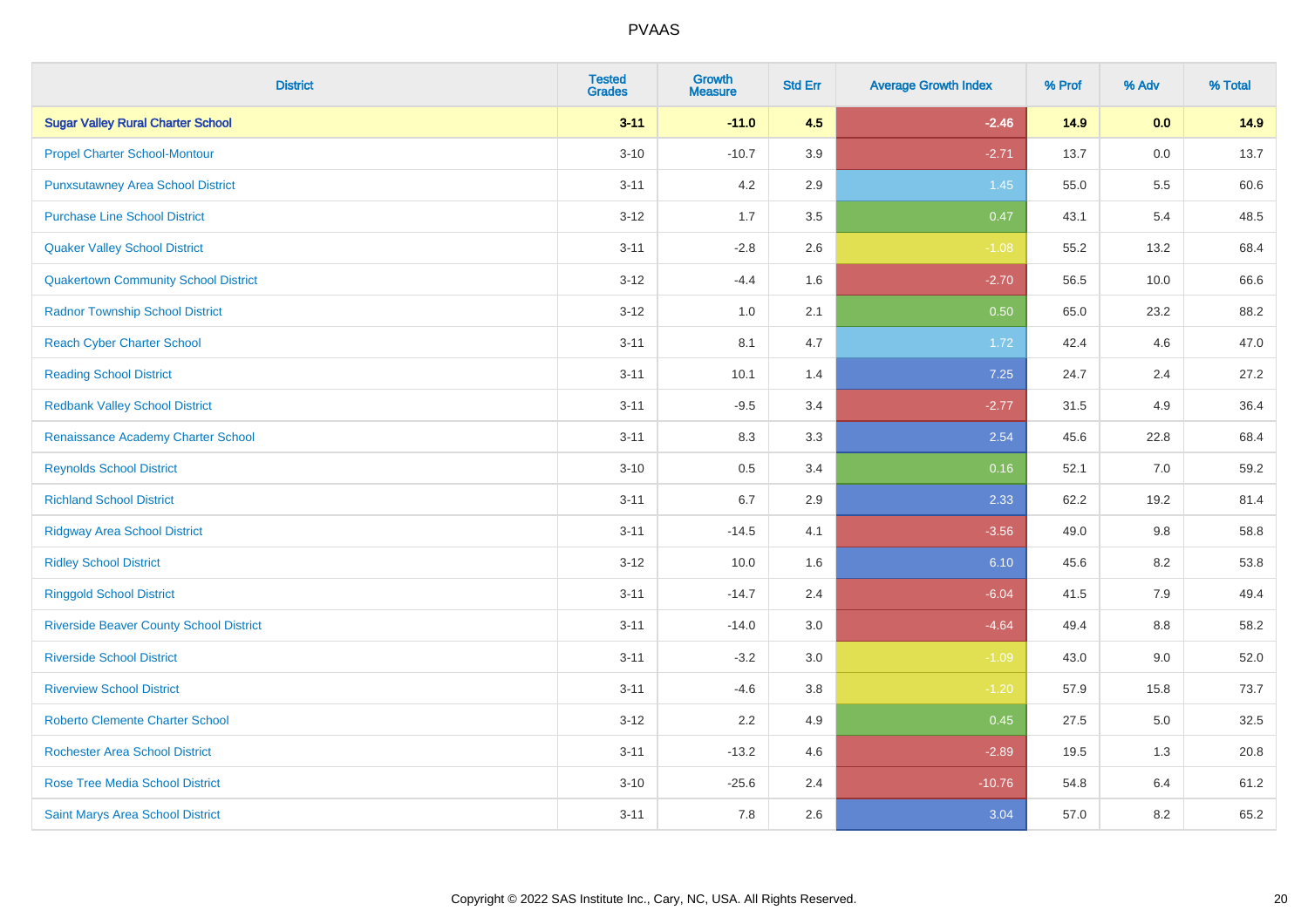| <b>District</b>                               | <b>Tested</b><br><b>Grades</b> | <b>Growth</b><br><b>Measure</b> | <b>Std Err</b> | <b>Average Growth Index</b> | % Prof | % Adv   | % Total |
|-----------------------------------------------|--------------------------------|---------------------------------|----------------|-----------------------------|--------|---------|---------|
| <b>Sugar Valley Rural Charter School</b>      | $3 - 11$                       | $-11.0$                         | 4.5            | $-2.46$                     | 14.9   | 0.0     | 14.9    |
| <b>Salisbury Township School District</b>     | $3 - 11$                       | 6.3                             | 3.6            | 1.77                        | 46.2   | $6.6\,$ | 52.8    |
| Salisbury-Elk Lick School District            | $3 - 11$                       | $-13.5$                         | 5.9            | $-2.30$                     | 27.8   | 0.0     | 27.8    |
| <b>Saucon Valley School District</b>          | $3 - 11$                       | 14.7                            | 2.5            | 5.98                        | 48.7   | 20.2    | 69.0    |
| <b>Sayre Area School District</b>             | $3 - 11$                       | 11.2                            | 3.5            | 3.20                        | 52.2   | 7.5     | 59.7    |
| <b>School Lane Charter School</b>             | $3 - 11$                       | 12.4                            | 3.6            | 3.43                        | 59.1   | 9.8     | 68.9    |
| Schuylkill Haven Area School District         | $3 - 11$                       | $-15.3$                         | 3.1            | $-4.87$                     | 49.7   | 2.4     | 52.1    |
| <b>Schuylkill Valley School District</b>      | $3 - 11$                       | 1.4                             | 2.5            | 0.56                        | 55.1   | 10.2    | 65.3    |
| <b>Scranton School District</b>               | $3 - 12$                       | $-2.9$                          | 2.4            | $-1.22$                     | 45.6   | 3.6     | 49.1    |
| Selinsgrove Area School District              | $3 - 12$                       | 8.3                             | 2.3            | 3.54                        | 56.8   | 10.0    | 66.8    |
| <b>Seneca Valley School District</b>          | $3 - 11$                       | $-1.4$                          | 1.4            | $-0.99$                     | 57.2   | 11.4    | 68.6    |
| <b>Shade-Central City School District</b>     | $3 - 11$                       | $-5.9$                          | 4.6            | $-1.28$                     | 27.8   | 0.0     | 27.8    |
| <b>Shaler Area School District</b>            | $3 - 11$                       | $-0.8$                          | 1.9            | $-0.43$                     | 49.1   | 9.6     | 58.7    |
| <b>Shamokin Area School District</b>          | $3 - 11$                       | $-7.7$                          | 4.8            | $-1.60$                     | 38.1   | 3.2     | 41.3    |
| <b>Shanksville-Stonycreek School District</b> | $3 - 10$                       | 7.0                             | 5.9            | 1.20                        | 64.7   | 17.6    | 82.4    |
| <b>Sharon City School District</b>            | $3 - 11$                       | 4.9                             | 2.6            | 1.87                        | 48.2   | 5.3     | 53.4    |
| <b>Sharpsville Area School District</b>       | $3 - 11$                       | $-1.4$                          | 3.5            | $-0.40$                     | 55.2   | 13.4    | 68.7    |
| <b>Shenandoah Valley School District</b>      | $3 - 11$                       | 9.7                             | 3.9            | 2.49                        | 28.3   | 5.0     | 33.3    |
| Shenango Area School District                 | $3 - 11$                       | $-2.6$                          | 3.3            | $-0.79$                     | 50.6   | 13.9    | 64.6    |
| <b>Shikellamy School District</b>             | $3 - 10$                       | $-22.3$                         | 2.5            | $-8.92$                     | 33.3   | 6.1     | 39.5    |
| Shippensburg Area School District             | $3 - 11$                       | 9.3                             | 1.9            | 4.84                        | 53.1   | 10.2    | 63.3    |
| <b>Slippery Rock Area School District</b>     | $3 - 11$                       | $-6.3$                          | 2.5            | $-2.51$                     | 56.2   | 9.5     | 65.7    |
| <b>Smethport Area School District</b>         | $3 - 12$                       | 0.6                             | 3.9            | 0.15                        | 37.0   | 1.8     | 38.9    |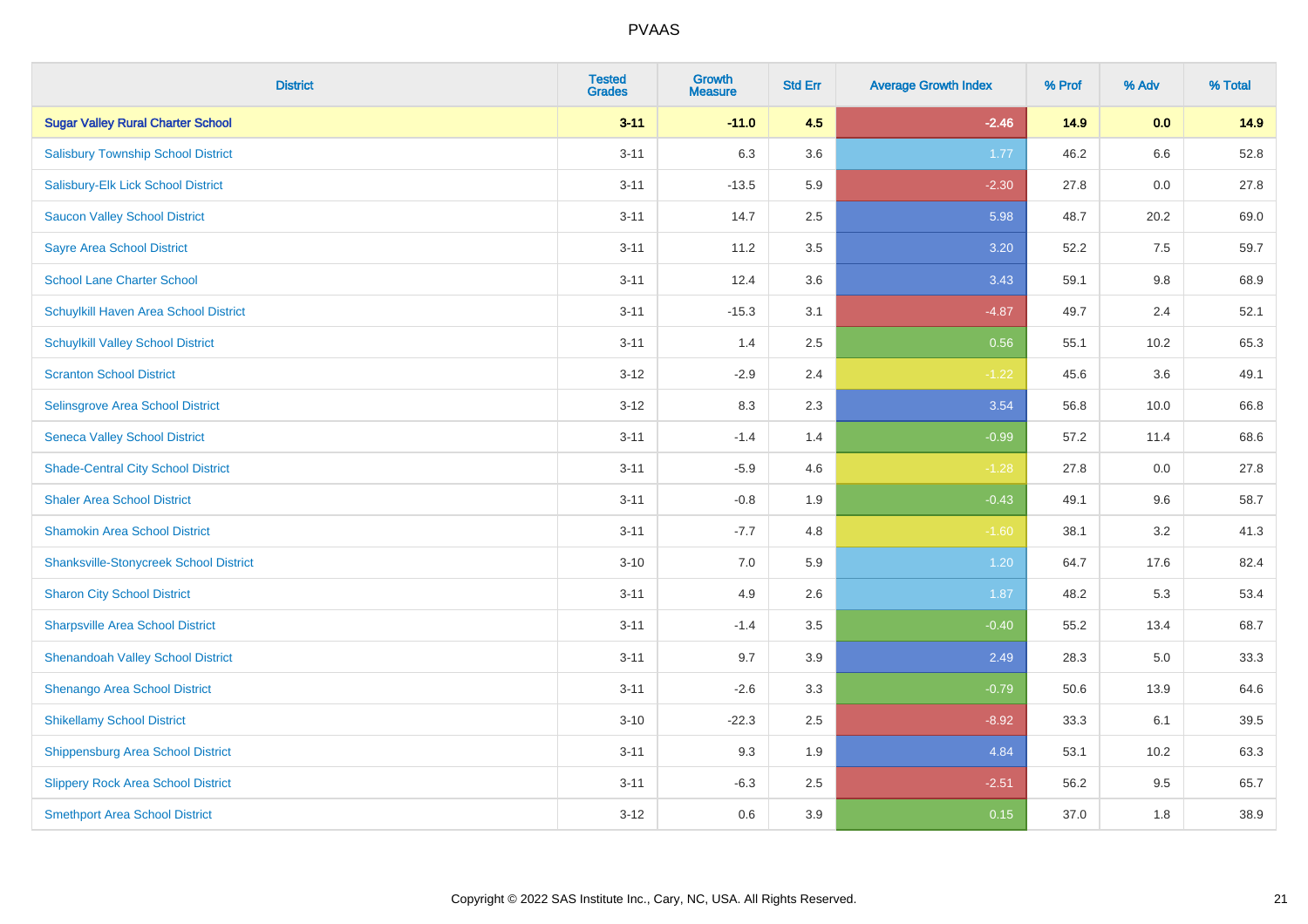| <b>District</b>                            | <b>Tested</b><br><b>Grades</b> | <b>Growth</b><br><b>Measure</b> | <b>Std Err</b> | <b>Average Growth Index</b> | % Prof | % Adv | % Total |
|--------------------------------------------|--------------------------------|---------------------------------|----------------|-----------------------------|--------|-------|---------|
| <b>Sugar Valley Rural Charter School</b>   | $3 - 11$                       | $-11.0$                         | 4.5            | $-2.46$                     | 14.9   | 0.0   | 14.9    |
| <b>Solanco School District</b>             | $3 - 11$                       | $-11.0$                         | 2.0            | $-5.55$                     | 41.6   | 4.5   | 46.1    |
| <b>Somerset Area School District</b>       | $3 - 11$                       | $-4.4$                          | 2.3            | $-1.93$                     | 44.4   | 14.9  | 59.3    |
| <b>Souderton Area School District</b>      | $3 - 11$                       | 12.4                            | 1.5            | 8.28                        | 61.7   | 15.2  | 76.9    |
| South Allegheny School District            | $3 - 11$                       | $-8.8$                          | 3.2            | $-2.70$                     | 40.5   | 0.0   | 40.5    |
| South Butler County School District        | $3 - 10$                       | 3.9                             | 2.5            | 1.54                        | 53.1   | 16.6  | 69.7    |
| <b>South Eastern School District</b>       | $3 - 11$                       | 0.9                             | 2.4            | 0.39                        | 54.8   | 6.6   | 61.4    |
| South Fayette Township School District     | $3 - 11$                       | 1.7                             | 2.0            | 0.88                        | 61.0   | 26.5  | 87.6    |
| <b>South Park School District</b>          | $3 - 11$                       | $-11.3$                         | 2.7            | $-4.23$                     | 53.5   | 13.7  | 67.3    |
| South Side Area School District            | $3 - 11$                       | $-1.6$                          | 3.3            | $-0.48$                     | 50.0   | 6.8   | 56.8    |
| South Western School District              | $3 - 12$                       | 3.9                             | 1.9            | 2.08                        | 60.2   | 8.1   | 68.3    |
| South Williamsport Area School District    | $3 - 10$                       | $-5.7$                          | 2.5            | $-2.30$                     | 45.5   | 4.5   | 50.0    |
| Southeastern Greene School District        | $3 - 10$                       | 3.3                             | 4.6            | 0.72                        | 57.6   | 6.1   | 63.6    |
| Southern Columbia Area School District     | $3 - 11$                       | $-14.6$                         | 3.0            | $-4.92$                     | 55.0   | 4.0   | 59.0    |
| Southern Fulton School District            | $3 - 11$                       | $-23.7$                         | 4.4            | $-5.37$                     | 34.2   | 10.5  | 44.7    |
| Southern Huntingdon County School District | $3 - 11$                       | $-12.9$                         | 3.2            | $-3.98$                     | 32.5   | 2.5   | 35.0    |
| Southern Lehigh School District            | $3 - 11$                       | $-0.4$                          | 2.3            | $-0.17$                     | 66.1   | 11.9  | 78.0    |
| Southern Tioga School District             | $3 - 11$                       | $-11.5$                         | 2.7            | $-4.25$                     | 47.8   | 6.4   | 54.3    |
| Southern York County School District       | $3 - 11$                       | 14.2                            | 2.1            | 6.91                        | 55.1   | 18.1  | 73.1    |
| <b>Southmoreland School District</b>       | $3 - 11$                       | $-8.3$                          | 3.6            | $-2.32$                     | 56.8   | 7.2   | 64.0    |
| <b>Spring Cove School District</b>         | $3 - 11$                       | 3.4                             | 2.5            | 1.33                        | 47.8   | 12.7  | 60.4    |
| <b>Spring Grove Area School District</b>   | $3 - 11$                       | 5.6                             | 2.1            | 2.68                        | 55.1   | 15.0  | 70.1    |
| <b>Springfield School District</b>         | $3 - 11$                       | 13.8                            | 1.7            | 7.99                        | 60.9   | 21.5  | 82.4    |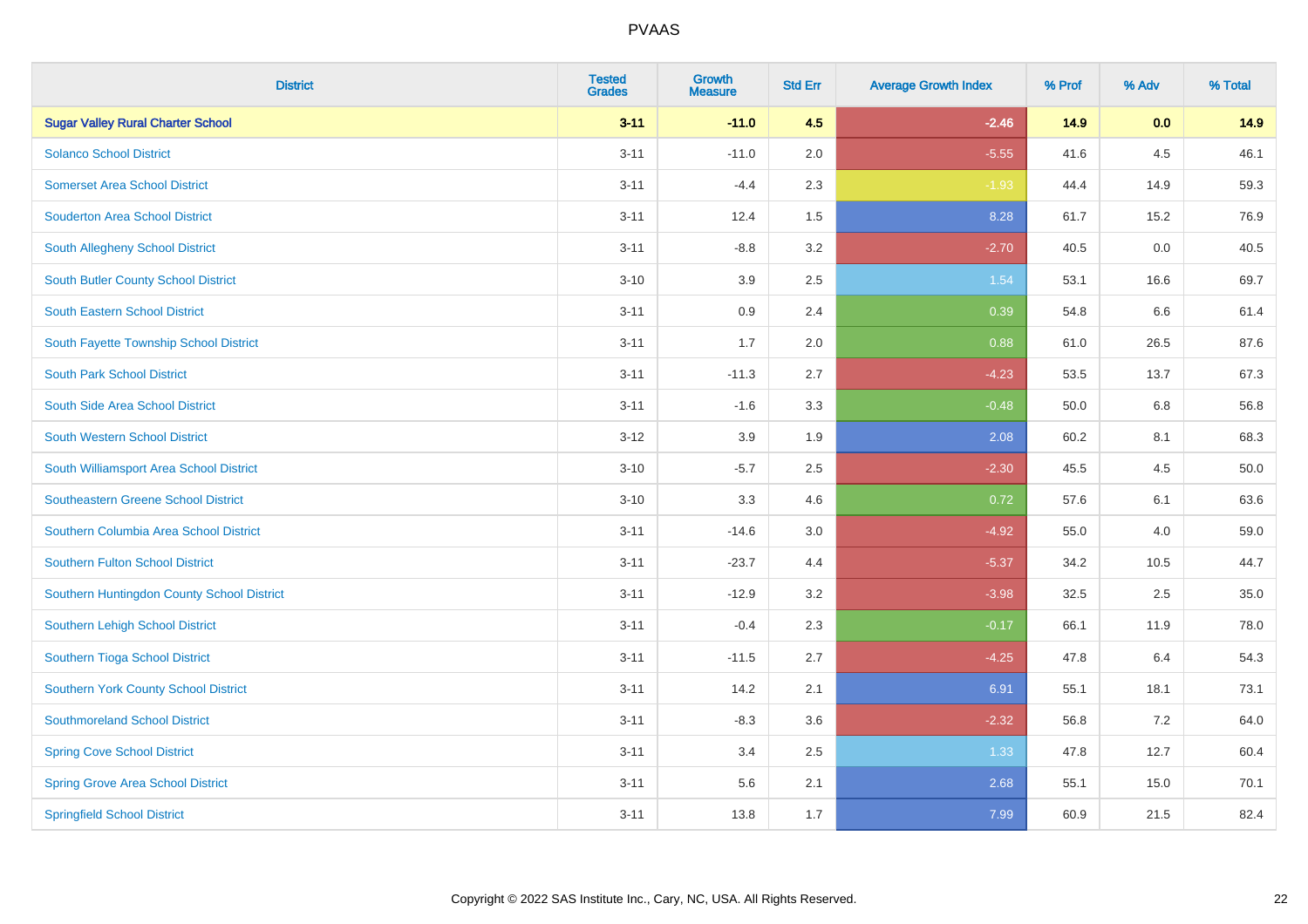| <b>District</b>                              | <b>Tested</b><br><b>Grades</b> | <b>Growth</b><br><b>Measure</b> | <b>Std Err</b> | <b>Average Growth Index</b> | % Prof | % Adv   | % Total |
|----------------------------------------------|--------------------------------|---------------------------------|----------------|-----------------------------|--------|---------|---------|
| <b>Sugar Valley Rural Charter School</b>     | $3 - 11$                       | $-11.0$                         | 4.5            | $-2.46$                     | 14.9   | 0.0     | 14.9    |
| <b>Springfield Township School District</b>  | $3 - 11$                       | $-18.9$                         | 3.2            | $-5.88$                     | 62.6   | $3.6\,$ | 66.3    |
| <b>Spring-Ford Area School District</b>      | $3 - 11$                       | 6.0                             | 1.3            | 4.46                        | 60.8   | 16.5    | 77.4    |
| <b>State College Area School District</b>    | $3 - 11$                       | 20.5                            | 1.4            | 14.33                       | 58.0   | 25.9    | 84.0    |
| <b>Steel Valley School District</b>          | $3 - 11$                       | 6.5                             | 3.4            | 1.89                        | 50.7   | 5.6     | 56.3    |
| <b>Steelton-Highspire School District</b>    | $3 - 11$                       | $-11.8$                         | 3.5            | $-3.40$                     | 14.5   | 0.0     | 14.5    |
| <b>Sto-Rox School District</b>               | $3 - 10$                       | 6.6                             | 3.7            | 1.80                        | 13.4   | 0.0     | 13.4    |
| <b>Stroudsburg Area School District</b>      | $3 - 11$                       | $5.5\,$                         | 1.9            | 2.88                        | 48.1   | 4.2     | 52.3    |
| <b>Sugar Valley Rural Charter School</b>     | $3 - 11$                       | $-11.0$                         | 4.5            | $-2.46$                     | 14.9   | 0.0     | 14.9    |
| <b>Sullivan County School District</b>       | $3 - 10$                       | $-4.0$                          | 4.4            | $-0.90$                     | 66.7   | $2.6\,$ | 69.2    |
| <b>Susquehanna Community School District</b> | $3 - 11$                       | $-2.8$                          | 4.2            | $-0.66$                     | 49.4   | 6.9     | 56.3    |
| Susquehanna Township School District         | $3 - 12$                       | $-5.8$                          | 2.7            | $-2.17$                     | 36.0   | 5.6     | 41.6    |
| <b>Susquenita School District</b>            | $3 - 11$                       | $-0.1$                          | 2.8            | $-0.01$                     | 47.7   | 10.1    | 57.8    |
| <b>Tacony Academy Charter School</b>         | $3 - 11$                       | $-14.7$                         | 3.0            | $-4.82$                     | 22.4   | 1.8     | 24.1    |
| <b>Tamaqua Area School District</b>          | $3 - 12$                       | $-8.2$                          | 2.5            | $-3.24$                     | 44.5   | 1.9     | 46.4    |
| <b>Tech Freire Charter School</b>            | $9 - 11$                       | 9.3                             | 2.9            | 3.26                        | 18.0   | 1.1     | 19.1    |
| The New Academy Charter School               | $8 - 11$                       | $-10.4$                         | 5.2            | $-2.00$                     | 0.0    | 0.0     | $0.0\,$ |
| <b>Tidioute Community Charter School</b>     | $3 - 11$                       | 5.7                             | 5.1            | 1.11                        | 34.4   | 21.9    | 56.2    |
| <b>Titusville Area School District</b>       | $3 - 11$                       | $-13.2$                         | 2.6            | $-4.99$                     | 43.2   | 4.8     | 48.0    |
| <b>Towanda Area School District</b>          | $3 - 11$                       | 4.0                             | 2.8            | 1.44                        | 39.4   | 6.6     | 46.0    |
| <b>Trinity Area School District</b>          | $3 - 11$                       | $-5.4$                          | 2.0            | $-2.71$                     | 48.3   | 11.8    | 60.1    |
| <b>Tri-Valley School District</b>            | $3 - 10$                       | $-6.4$                          | 4.1            | $-1.57$                     | 37.0   | 4.4     | 41.3    |
| <b>Troy Area School District</b>             | $3 - 10$                       | $-4.3$                          | 3.4            | $-1.26$                     | 43.2   | 5.7     | 48.9    |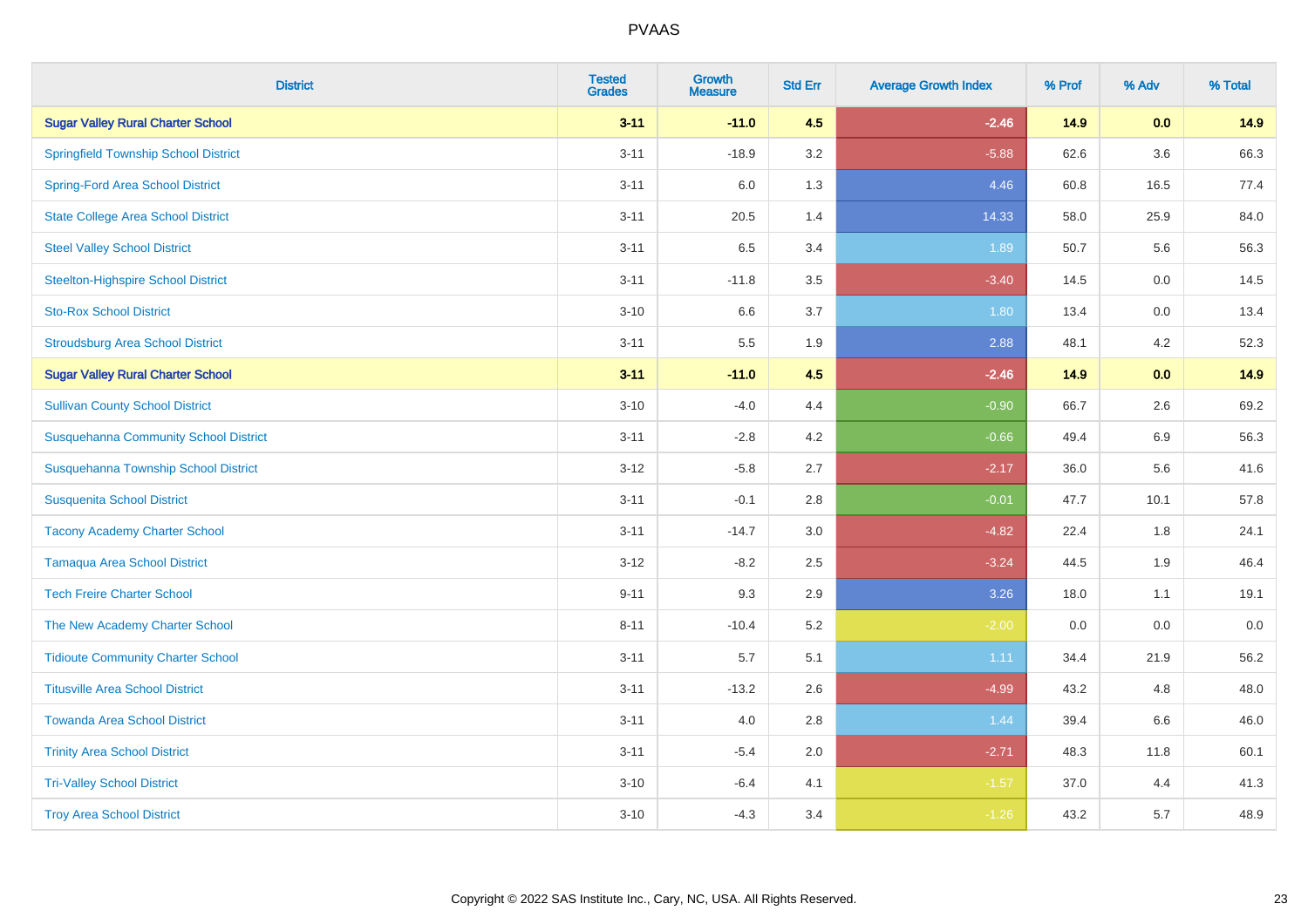| <b>District</b>                                | <b>Tested</b><br><b>Grades</b> | <b>Growth</b><br><b>Measure</b> | <b>Std Err</b> | <b>Average Growth Index</b> | % Prof | % Adv   | % Total |
|------------------------------------------------|--------------------------------|---------------------------------|----------------|-----------------------------|--------|---------|---------|
| <b>Sugar Valley Rural Charter School</b>       | $3 - 11$                       | $-11.0$                         | 4.5            | $-2.46$                     | 14.9   | 0.0     | 14.9    |
| <b>Tulpehocken Area School District</b>        | $3 - 12$                       | $-13.7$                         | 2.8            | $-4.81$                     | 36.7   | $2.8\,$ | 39.4    |
| <b>Tunkhannock Area School District</b>        | $3 - 11$                       | 2.3                             | 2.2            | 1.01                        | 44.9   | 9.6     | 54.6    |
| <b>Turkeyfoot Valley Area School District</b>  | $3 - 12$                       | $-4.3$                          | 5.6            | $-0.76$                     | 22.0   | 5.1     | 27.1    |
| <b>Tuscarora School District</b>               | $3 - 11$                       | $-0.6$                          | 2.3            | $-0.27$                     | 45.1   | 8.1     | 53.2    |
| <b>Tussey Mountain School District</b>         | $3 - 12$                       | 1.5                             | 3.7            | 0.40                        | 38.6   | 1.8     | 40.4    |
| <b>Twin Valley School District</b>             | $3 - 12$                       | $-3.6$                          | 2.1            | $-1.69$                     | 49.6   | 7.1     | 56.8    |
| <b>Tyrone Area School District</b>             | $3 - 12$                       | 19.7                            | 2.5            | 7.87                        | 60.4   | 16.7    | 77.1    |
| <b>Union Area School District</b>              | $3 - 11$                       | 1.9                             | 4.3            | 0.44                        | 61.5   | 0.0     | 61.5    |
| <b>Union City Area School District</b>         | $3 - 12$                       | $-10.2$                         | 3.6            | $-2.87$                     | 42.9   | $3.2\,$ | 46.0    |
| <b>Union School District</b>                   | $3 - 12$                       | 2.3                             | 4.2            | 0.54                        | 32.6   | 7.0     | 39.5    |
| <b>Uniontown Area School District</b>          | $3 - 11$                       | 6.0                             | 3.2            | 1.87                        | 62.4   | 5.9     | 68.2    |
| <b>Unionville-Chadds Ford School District</b>  | $3 - 11$                       | 17.1                            | 3.1            | 5.51                        | 68.1   | 13.2    | 81.3    |
| <b>United School District</b>                  | $3 - 11$                       | 2.1                             | 3.4            | 0.63                        | 60.3   | 6.6     | 66.9    |
| <b>Universal Audenried Charter School</b>      | $9 - 11$                       | $-5.8$                          | 2.4            | $-2.40$                     | 14.6   | 0.0     | 14.6    |
| <b>Upper Adams School District</b>             | $3 - 11$                       | 1.3                             | 2.9            | 0.47                        | 55.2   | 8.6     | 63.8    |
| <b>Upper Darby School District</b>             | $3 - 12$                       | 6.9                             | $1.5\,$        | 4.62                        | 45.0   | 6.7     | 51.7    |
| <b>Upper Dauphin Area School District</b>      | $3 - 11$                       | $-6.3$                          | 3.2            | $-1.98$                     | 37.4   | 4.8     | 42.2    |
| <b>Upper Dublin School District</b>            | $3 - 12$                       | 15.4                            | 1.8            | 8.53                        | 60.8   | 24.8    | 85.6    |
| <b>Upper Merion Area School District</b>       | $3 - 11$                       | 15.3                            | 2.0            | 7.62                        | 59.3   | 19.3    | 78.6    |
| <b>Upper Moreland Township School District</b> | $3 - 11$                       | $-5.0$                          | 2.2            | $-2.31$                     | 57.9   | 4.0     | 61.9    |
| <b>Upper Perkiomen School District</b>         | $3 - 11$                       | 22.1                            | 2.1            | 10.74                       | 57.7   | 13.2    | 70.9    |
| <b>Upper Saint Clair School District</b>       | $3 - 11$                       | 18.5                            | 1.7            | 10.65                       | 61.8   | 30.1    | 91.9    |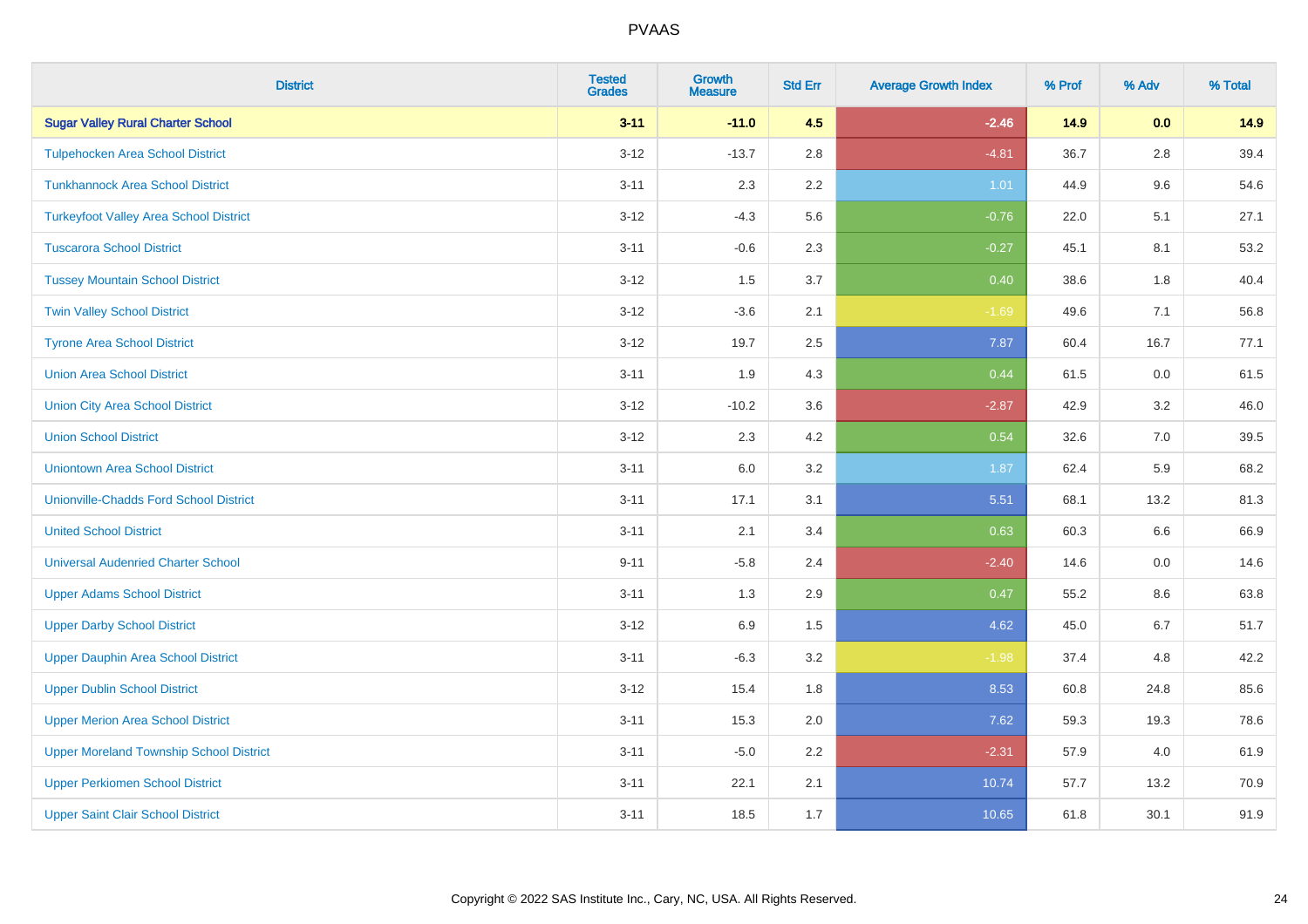| <b>District</b>                               | <b>Tested</b><br><b>Grades</b> | <b>Growth</b><br><b>Measure</b> | <b>Std Err</b> | <b>Average Growth Index</b> | % Prof | % Adv   | % Total |
|-----------------------------------------------|--------------------------------|---------------------------------|----------------|-----------------------------|--------|---------|---------|
| <b>Sugar Valley Rural Charter School</b>      | $3 - 11$                       | $-11.0$                         | 4.5            | $-2.46$                     | 14.9   | 0.0     | 14.9    |
| Urban Pathways 6-12 Charter School            | $6 - 11$                       | 4.8                             | 6.4            | 0.75                        | 28.6   | $0.0\,$ | 28.6    |
| <b>Valley Grove School District</b>           | $3 - 10$                       | $-3.7$                          | 3.7            | $-1.01$                     | 51.2   | 6.1     | 57.3    |
| <b>Valley View School District</b>            | $3 - 11$                       | 18.1                            | 2.4            | 7.42                        | 53.7   | 14.7    | 68.4    |
| <b>Wallenpaupack Area School District</b>     | $3 - 11$                       | $-7.1$                          | 2.3            | $-3.09$                     | 40.8   | 2.4     | 43.1    |
| <b>Wallingford-Swarthmore School District</b> | $3 - 10$                       | 0.9                             | 2.4            | 0.38                        | 64.4   | 22.7    | 87.1    |
| <b>Warren County School District</b>          | $3 - 11$                       | $-0.1$                          | 1.8            | $-0.06$                     | 37.2   | 5.3     | 42.6    |
| <b>Warrior Run School District</b>            | $3 - 11$                       | 4.6                             | 3.0            | 1.51                        | 40.9   | 8.1     | 49.0    |
| <b>Warwick School District</b>                | $3 - 11$                       | 5.2                             | 1.9            | 2.76                        | 46.4   | 17.0    | 63.3    |
| <b>Washington School District</b>             | $3 - 11$                       | $-4.9$                          | $2.8\,$        | $-1.76$                     | 30.1   | 2.4     | 32.5    |
| <b>Wattsburg Area School District</b>         | $3 - 11$                       | 6.5                             | 2.7            | 2.43                        | 42.7   | 7.6     | 50.3    |
| <b>Wayne Highlands School District</b>        | $3 - 11$                       | 7.8                             | 2.4            | 3.23                        | 52.3   | 13.1    | 65.4    |
| <b>Waynesboro Area School District</b>        | $3 - 12$                       | $-6.1$                          | 1.9            | $-3.20$                     | 50.0   | $6.8\,$ | 56.8    |
| <b>Wellsboro Area School District</b>         | $3 - 11$                       | $-12.4$                         | 3.0            | $-4.11$                     | 49.2   | 11.9    | 61.1    |
| <b>West Allegheny School District</b>         | $3 - 12$                       | 4.0                             | 2.1            | 1.96                        | 63.1   | 15.7    | 78.8    |
| <b>West Branch Area School District</b>       | $3 - 11$                       | 0.2                             | 3.8            | 0.05                        | 47.2   | 1.9     | 49.1    |
| <b>West Chester Area School District</b>      | $3 - 11$                       | 12.6                            | 1.2            | 10.38                       | 66.8   | 20.2    | 87.0    |
| <b>West Greene School District</b>            | $3 - 11$                       | $-4.5$                          | 4.3            | $-1.04$                     | 36.6   | 7.3     | 43.9    |
| West Jefferson Hills School District          | $3 - 11$                       | 1.8                             | 2.1            | 0.88                        | 55.7   | 20.8    | 76.4    |
| <b>West Middlesex Area School District</b>    | $3 - 10$                       | $-8.4$                          | 3.8            | $-2.21$                     | 34.9   | 2.8     | 37.6    |
| <b>West Mifflin Area School District</b>      | $3 - 12$                       | $-12.3$                         | 2.9            | $-4.22$                     | 39.7   | 10.3    | 50.0    |
| <b>West Perry School District</b>             | $3 - 11$                       | 12.5                            | 2.5            | 4.99                        | 56.6   | 8.4     | 65.0    |
| <b>West Shore School District</b>             | $3 - 12$                       | 5.0                             | 1.4            | 3.59                        | 54.2   | 9.4     | 63.6    |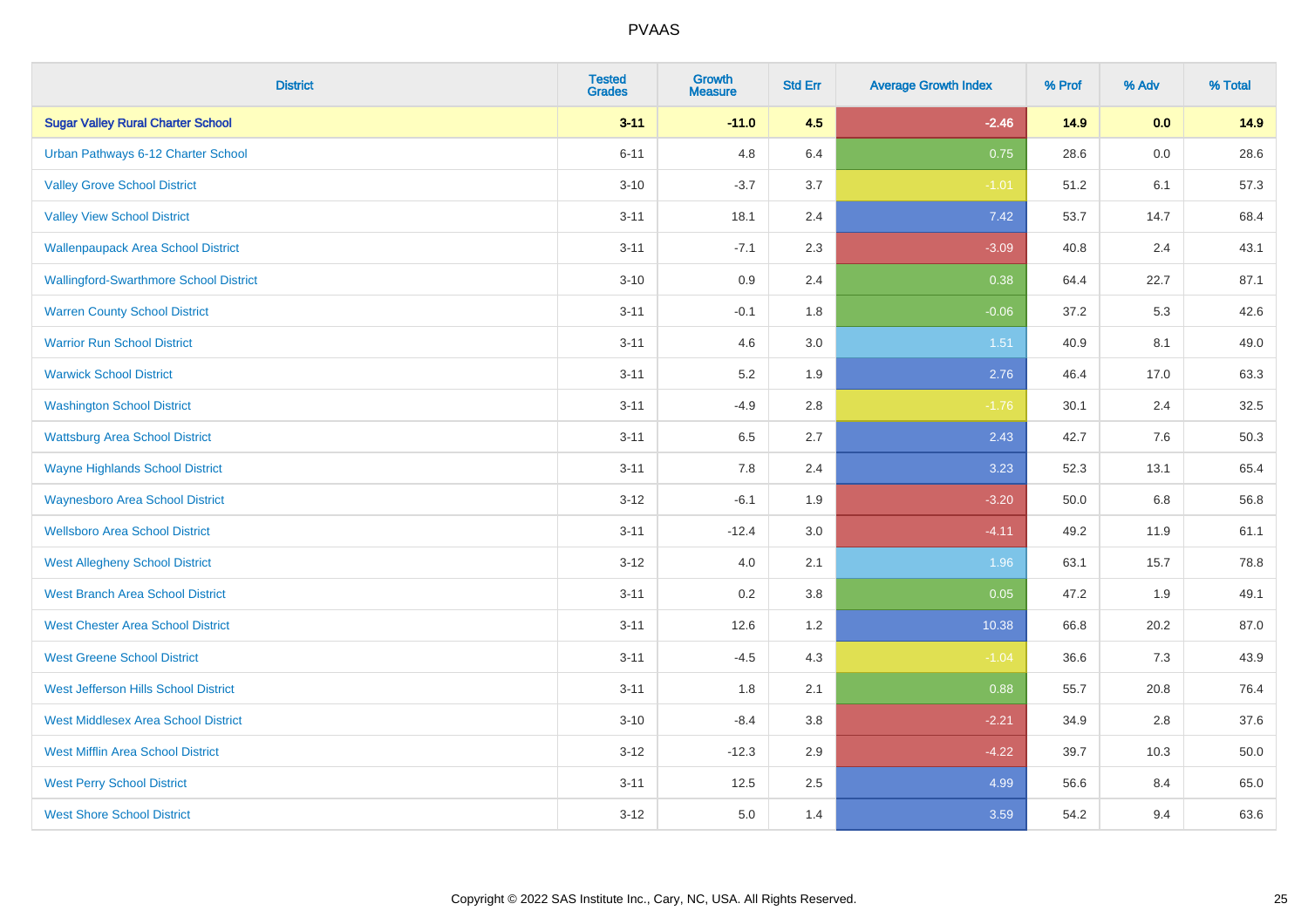| <b>District</b>                                 | <b>Tested</b><br><b>Grades</b> | <b>Growth</b><br><b>Measure</b> | <b>Std Err</b> | <b>Average Growth Index</b> | % Prof  | % Adv | % Total |
|-------------------------------------------------|--------------------------------|---------------------------------|----------------|-----------------------------|---------|-------|---------|
| <b>Sugar Valley Rural Charter School</b>        | $3 - 11$                       | $-11.0$                         | 4.5            | $-2.46$                     | 14.9    | 0.0   | 14.9    |
| <b>West Side CTC</b>                            | $9 - 10$                       | $-37.4$                         | 4.3            | $-8.64$                     | $8.8\,$ | 0.0   | $8.8\,$ |
| <b>West York Area School District</b>           | $3 - 12$                       | 3.2                             | 2.3            | 1.38                        | 53.8    | 4.4   | 58.2    |
| <b>Western Beaver County School District</b>    | $3 - 11$                       | $-7.8$                          | 4.2            | $-1.87$                     | 56.5    | 6.5   | 63.0    |
| <b>Western Wayne School District</b>            | $3 - 11$                       | 5.6                             | 2.9            | 1.93                        | 41.3    | 17.4  | 58.7    |
| <b>Westinghouse Arts Academy Charter School</b> | $9 - 10$                       | $-0.7$                          | 3.6            | $-0.19$                     | 59.2    | 8.4   | 67.6    |
| <b>Westmont Hilltop School District</b>         | $3 - 11$                       | $-4.0$                          | 2.8            | $-1.40$                     | 36.3    | 13.3  | 49.6    |
| <b>Whitehall-Coplay School District</b>         | $3 - 11$                       | 6.1                             | 1.8            | 3.45                        | 49.3    | 7.4   | 56.6    |
| <b>Wilkes-Barre Area School District</b>        | $3 - 11$                       | 0.1                             | 3.2            | 0.02                        | 35.5    | 5.4   | 40.9    |
| <b>William Penn School District</b>             | $3 - 12$                       | 8.3                             | 2.1            | 3.99                        | 35.6    | 3.0   | 38.7    |
| <b>Williams Valley School District</b>          | $3 - 11$                       | $-7.3$                          | 3.4            | $-2.13$                     | 23.2    | 0.0   | 23.2    |
| <b>Williamsburg Community School District</b>   | $3 - 11$                       | $-14.3$                         | 4.1            | $-3.48$                     | 28.3    | 0.0   | 28.3    |
| <b>Williamsport Area School District</b>        | $3 - 11$                       | 1.9                             | 1.8            | 1.04                        | 44.1    | 12.8  | 56.9    |
| <b>Wilmington Area School District</b>          | $3 - 11$                       | 7.5                             | 3.0            | 2.48                        | 55.1    | 5.1   | 60.2    |
| <b>Wilson Area School District</b>              | $3 - 11$                       | 6.0                             | 2.6            | 2.30                        | 48.7    | 8.5   | 57.2    |
| <b>Wilson School District</b>                   | $3 - 12$                       | 8.8                             | 1.5            | 5.96                        | 52.6    | 14.6  | 67.2    |
| <b>Windber Area School District</b>             | $3 - 11$                       | $-7.2$                          | 3.2            | $-2.24$                     | 55.4    | 7.2   | 62.6    |
| <b>Wissahickon School District</b>              | $3 - 10$                       | 12.5                            | 1.8            | 6.85                        | 58.3    | 22.4  | 80.7    |
| <b>Woodland Hills School District</b>           | $3 - 12$                       | 3.2                             | 2.6            | 1.22                        | 31.4    | 3.6   | 35.0    |
| <b>Wyalusing Area School District</b>           | $3 - 12$                       | $8.8\,$                         | 3.3            | 2.68                        | 54.6    | 11.7  | 66.2    |
| <b>Wyoming Area School District</b>             | $3 - 10$                       | $-1.3$                          | 2.6            | $-0.50$                     | 53.8    | 10.8  | 64.6    |
| <b>Wyoming Valley West School District</b>      | $3 - 11$                       | $-2.2$                          | 2.4            | $-0.91$                     | 49.4    | 3.0   | 52.4    |
| <b>Wyomissing Area School District</b>          | $3 - 12$                       | 0.8                             | 2.6            | 0.33                        | 55.7    | 17.6  | 73.3    |